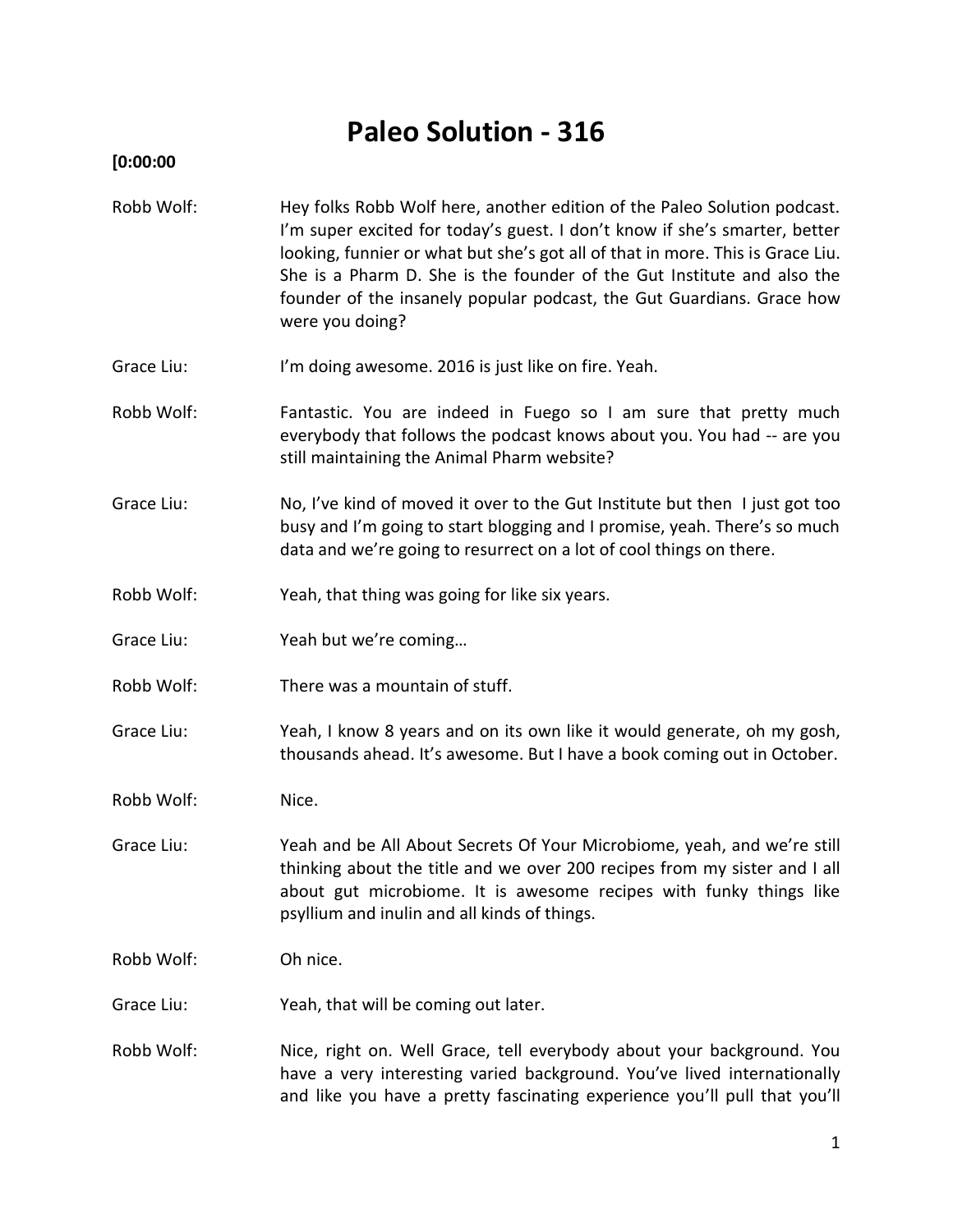draw from in your functional medicine practice. Tell folks about some of that.

- Grace Liu: Yeah thanks. Thank you so much for having me on. I actually got into health and Functional Medicine because of you Robb back in 2008…
- Robb Wolf: Sucker, sucker.
- Grace Liu: Yeah. I'll be like ultimate in that as I was updating some of the slides I was doing for classes I was lecturing at, at the pharmacy schools. I was like, "Wow, everything I'm teaching is like totally wrong," and there's this Robb Wolf guy say, "Eating gluten free and changing your diet to reverse obvious diseases. Everything I treat with drugs, hypertension, diabetes, obesity and metabolic syndrome and PMS, infertility." I was like, "Who is this guy?" So I signed up for CrossFit, loved it, loved my gym out in Walnut Creek, Diablo CrossFit. It then just rightly changed my life

I heard you had the Nutri Workshop, you and Nicki head it out in Chico. I joined. Oh, my gosh, that just critically was the game changer for my whole life. My sister and I, we decided to go Paleo and we went gluten free and her daughter, her third daughter actually was born autistic and from the early beginning with the milestones, very hostile and after we went gluten free, 80-90% of all her neurological signs went away. She became pretty much neurotypical from neuroatypical so we were just bought in. No one else believed it. We came -- my whole family is medical, my parents, everybody.

It was a tough transition for me but after I moved to Shanghai it's much easier actually because I had time to just devote to it. I wasn't working full time anymore because my license didn't work over there. I just totally embraced Functional Medicine after that and I got certified. I did the AFMCP, Applying Functional Medicine To Clinical Practice and then that just ramped up my understanding of gut health actually.

- Robb Wolf: That's awesome. That's fantastic.
- Grace Liu: Thank you so much Robb. You've been super integral to a lot of my understanding of nutrition, biochemistry, health and everything ancestral.
- Robb Wolf: Well I'm hugely honored that I had a small role to play maybe in the early stages of your work. But if we were to call you a student or a protégé or something like that, which would be a massive stretch to start off with but you have definitely exceeded me and you're knowledgeable of all this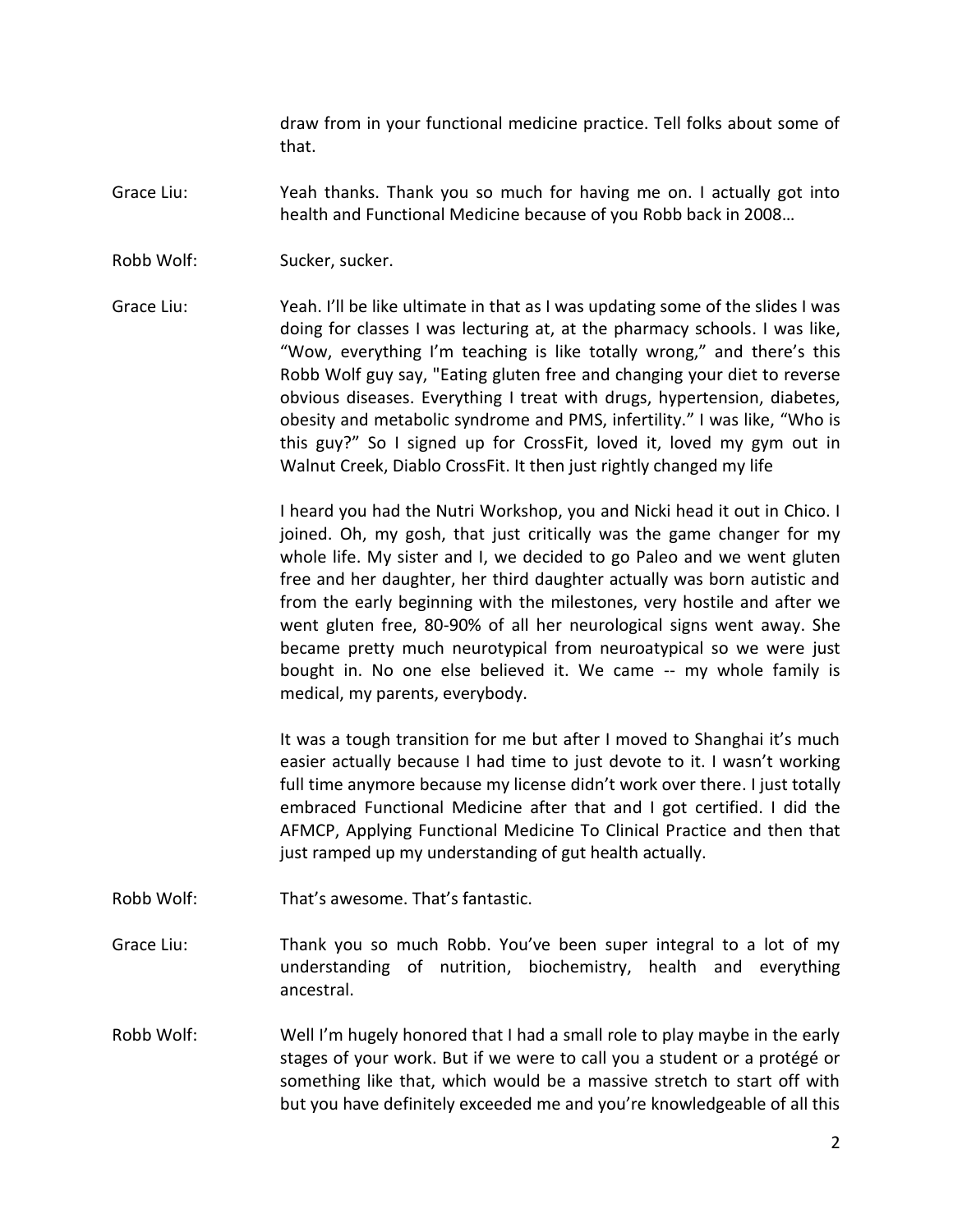material so it's incredibly impressive where you've taken all this and what you're doing with the Gut Institute.

I remember I think, Jimmy Moore interviewed me at the end of 2009- 2010 on his podcast and he said, "What do you think the next stage of all this stuff is? I was going like, "Well, oh the gut. The gut is going to be like the next thing." Gut Genomics and all the stuff and it's kind of whacky to think back that was five, six years ago but it was a completely different world than the one that we live in now with regards to what we understand about gut, gut health. It's always been kind of baked in the cake, I mean even back with like mycetes and The Protein Power Lifeplan but it's -- we just had no idea back then.

Grace Liu: We have no idea and you predicted totally right on. I mean you started with the gut. You yourself had like the gut issues and they totally transformed going Paleo and that's what happen to thousands, millions, tens of millions of people when they try Paleo. I mean it's so profound for people and people don't realize like this, our diet could be so detrimental to our health. It's something that we eat, three, four times a day and that's what the gut microbiota states. We can shift things so erratically in just one meal and we know that already. When people go Paleo, they can risk all kinds of conditions

### **[0:05:37]**

I remember at the CrossFit Nutri Workshop that you and Nicki had in Chico. I don't remember how many stories you had. All these women were getting knocked up at your gym and then prior they were totally infertile. So within just a month or two, you wouldn't sign them up unless they went diet and the CrossFit working out so they got double benefits.

- Robb Wolf: They got knocked up too.
- Grace Liu: And then they have like [*indiscernible*] Awesome and they felt like sorry. You had to make them sign a disclaimer of increased potent fertility just by signing up.
- Robb Wolf: Yeah when we were still using…
- Grace Liu: That was in the water…
- Robb Wolf: Yeah, when we were still using that the contract thing like there was a boxer, it's like if you were a female of child-bearing age, it is highly likely your fertility will increase and please acknowledge this and everything and people like, "What is this?" I'm like just trust me.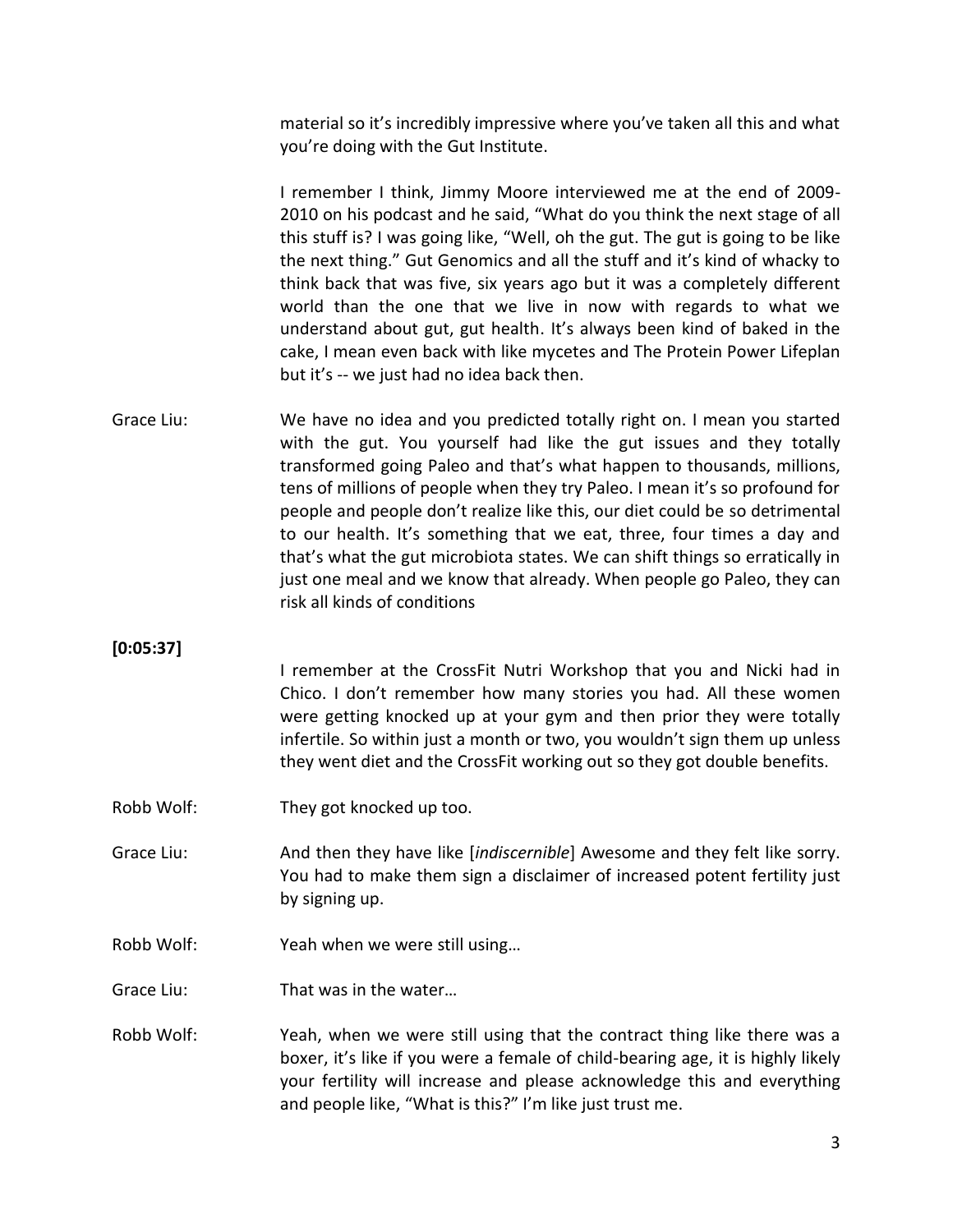- Grace Liu: It's not like all the male coaches are like in that section and you're like superhot. There was Robb like touched them but it was the combination of ancestral diet and myself.
- Robb Wolf: Yeah, it was crazy and that all these gyms, you cruise around them and like there's like baby carriers everywhere and people doing thrusters with kids in their papoose that they're carrying them around. So yeah, it's really profound stuff. So from your point of entry with this kind of Paleo gluten free and then really going deep on the functional medicine side of things, like you've definitely expanded out your sphere of influence and where you try to direct people. Clearly, you're focusing very, very heavily on the gut which I think is, it's ironic in a way because we're like, well, this person is a gut expert but then when we look at the fact that cardiovascular disease, neurodegenerative disease, all kinds of metabolic derangement, type II diabetes, insulin resistance, all seems to have an underpinning with gut issues.

It's kind of like the unified field vary with all these stuff but how has your perspective in all this stuff changed? Like I know that you're really trying to get folks with an enriched gut microbiome, said that they're more resilient. They can handle insults from Neolithic foods. Like how was all that grown over time for you?

Grace Liu: So I, like a lot of people in Paleo land and I might have been even influence you in some ways. I went really low carb. I don't know if it was actually helpful if I need to but. Because there are enough people in the blogosphere who were ill and they finally think I'm on a low carb, I thought that's just something I would benefit from. So I did try and I tried and probably way too long because I tend to be this like OCD kind of really super extreme health person. I was doing like all these elite... Well not really elite but for me there were like endurance events, tris, sprint tris and half marathons. That was like a really bad idea for me. I wasn't actually adrenally, I didn't have adrenal problems but I got really, really damaged from a hormone, a synthetic hormone, it was the Mirena IUD*.* I didn't realize how bad it was and this is part of the reason why I just felt like I totally have [*indiscernible*] because of this.

> So it's damaging. Everyone that do the damaging and at the time I turned the internet and nothing came up on it but now if you search on internet there's all these class action suits, all these women getting damaged. Their HPA axis is damaged. I just had a lot of damage with it. Same thing happens with many other medications too like male pattern baldness medications, five-alpha-reductase inhibitors, and other really potent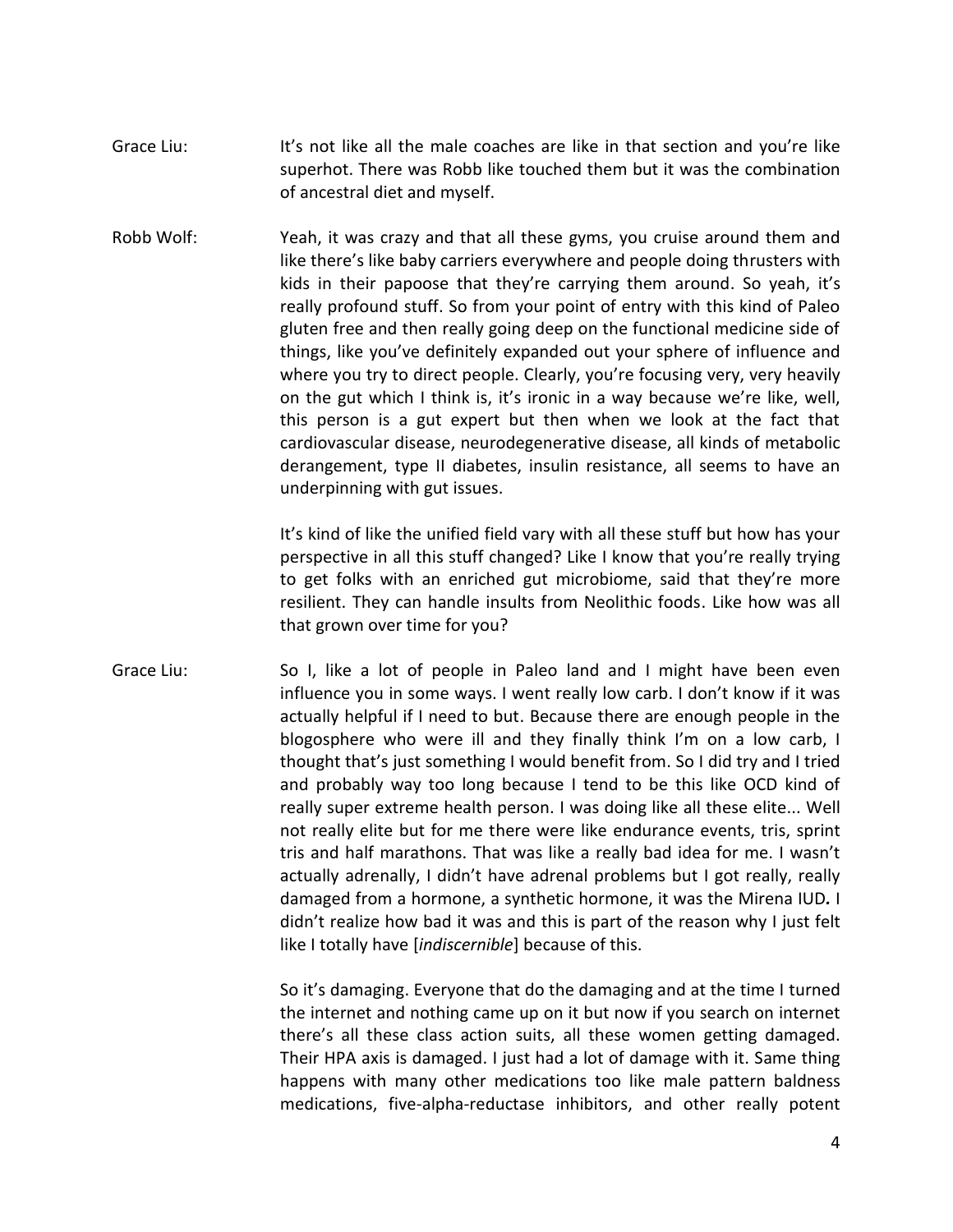synthetic hormone blockers. They do the same thing for men. They make things really broken.

Anyway, so I didn't have that but I had that combination and then I got a big gut hit actually as a result and initially when I did go low carb like it helped me but when -- if someone pushes beyond their adrenal threshold kind of then the gut will suffer. So when I worked with people now - because it just seems like everyone is affected adrenally and we can look at this on testing. You can ask them. I do a survey, no one passes to have perfect adrenaline and perfect cortisol regulation. No passes because I think it this day and age, everyone stays up late. They've had multiple stressors, multiple kids, multiple mortgages and career things. It's hard to escape that even me and I only worked part time and I have a lot of luxuries.

**[0:10:11]**

So my focus has come down to like really evaluating adrenals and then getting them right because if you don't have enough of like the correct cortisol regulation, you can't heal the gut. The gut requires like adequate amount of cortisol and not too much. It's like the sweet spot, kind of like the goldilocks sweet spot. So my goal is to get everyone amplified on that, get their adrenals in line, plugged in.

Now just like gut recovery, I have so many tools and a lot of them are plant-based botanicals and things that would not normally be used for gut. They work really super well for the gut not just fiber. Fiber alone can't do a lot actually. We have to mend the tissue at the cellular level actually and that requires the steroids and vitamins, nutrients, minerals and actually a lot of this adequate adrenal function because we need like the right corticosteroids and we need adequate prostaglandins and a lot of these, we actually have to have catabolic… don't want so much of the catabolic hormone pathways but the anabolic ones. I'm not saying like people should be super high testosterone warriors initially but eventually that's the goal that women should become these fertile feminine fires and the men testosterone warriors. This is how we're meant to be ancestrally.

- Robb Wolf: That's going to be a controversial topic. Although I think most of the people that follow the scene or kind of knuckle-dragging misantrhopes anyway so it will probably be fine. So Grace, have you messed around much with the DUTCH testing like…
- Grace Liu: Yeah, I love the DUTCH. I was so lucky I met Mark Newman when I was in Shanghai. We chatted a lot on email and he sent me a bunch of kits but my practice hadn't really launched there so I didn't really use a lot of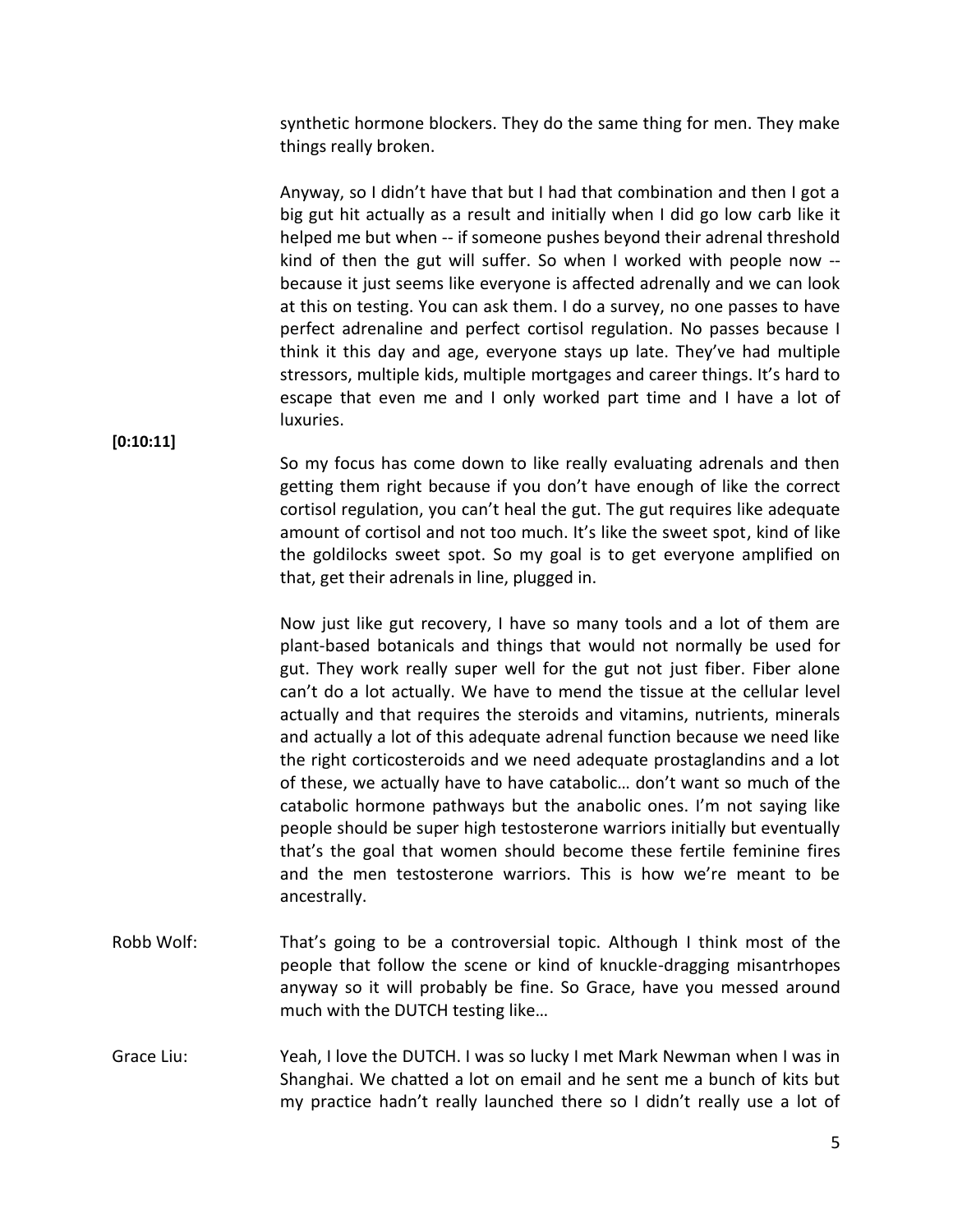them but now I use it quite consistently. It's so awesome. His test is amazing. I mean

I loved all the testing. Genova has actually very similar urine testing too and you can get really great ratios. I also have this drive actually for cancer prevention both primary and secondary cancer prevention because a lot of my girlfriends are touched by this. This test is just superb awesome like you can see the methylation pattern and then the ratio of like not very good estrogens and compared with very good estrogens.

For instance mine after in Paleo thanks to you and Nicki. After being Paleo seven, eight years when I did the DUTCH test, my god, like my ratio of my good estrogens over bad estrogens was like 20 times over than healthy controls. 20 times better than like actually a cancer could -- a cancer subject and it was like way above normal like all things Paleo. We can get great A1Cs. We get great vasculature, no diabetes, no hypertension and like high bad cholesterol, small dense cholesterol. We have very good fluffy cholesterol and good HDLs, HDL2s that are really protective. So this hormone pattern that comes out of the DUTCH is like amazing. You can see it all.

- Robb Wolf: Right, you did so talk to people through that a little bit. I mean, it's kind of a whacky thing because even something like the three or four point cortisol reading or a saliva hormone testing which seems to be archaic compared to what this DUTCH testing is. But this is like super cutting edge holy-smokes stuff for conventional medicine like they're just…
- Grace Liu: All of it. I mean in the salivaries. But just salivaries is just not super accurate. That's the problem and then people who are kind of -- I don't know to categorize it but they're either fast accelerators or fast methylators or fast something, they move cortisol into and metabolite very quickly but the cortisol metabolites are equally as strong or at least they still have a lot of potency so it's all about the signs of high cholesterol.
- Robb Wolf: High cortisol, yeah.
- Grace Liu: High cortisol yeah, sorry high cortisol
- Robb Wolf: So just for folks that maybe aren't super familiar with this. The three or four-point cortisol testing can tell you like ideally we have relatively higher cortisol levels and yeah, yeah then they tend to kind of bottom out a little bit in the middle afternoon. Go up a little bit then they tend to go lower in the evening at least as a general trend. People who were kind of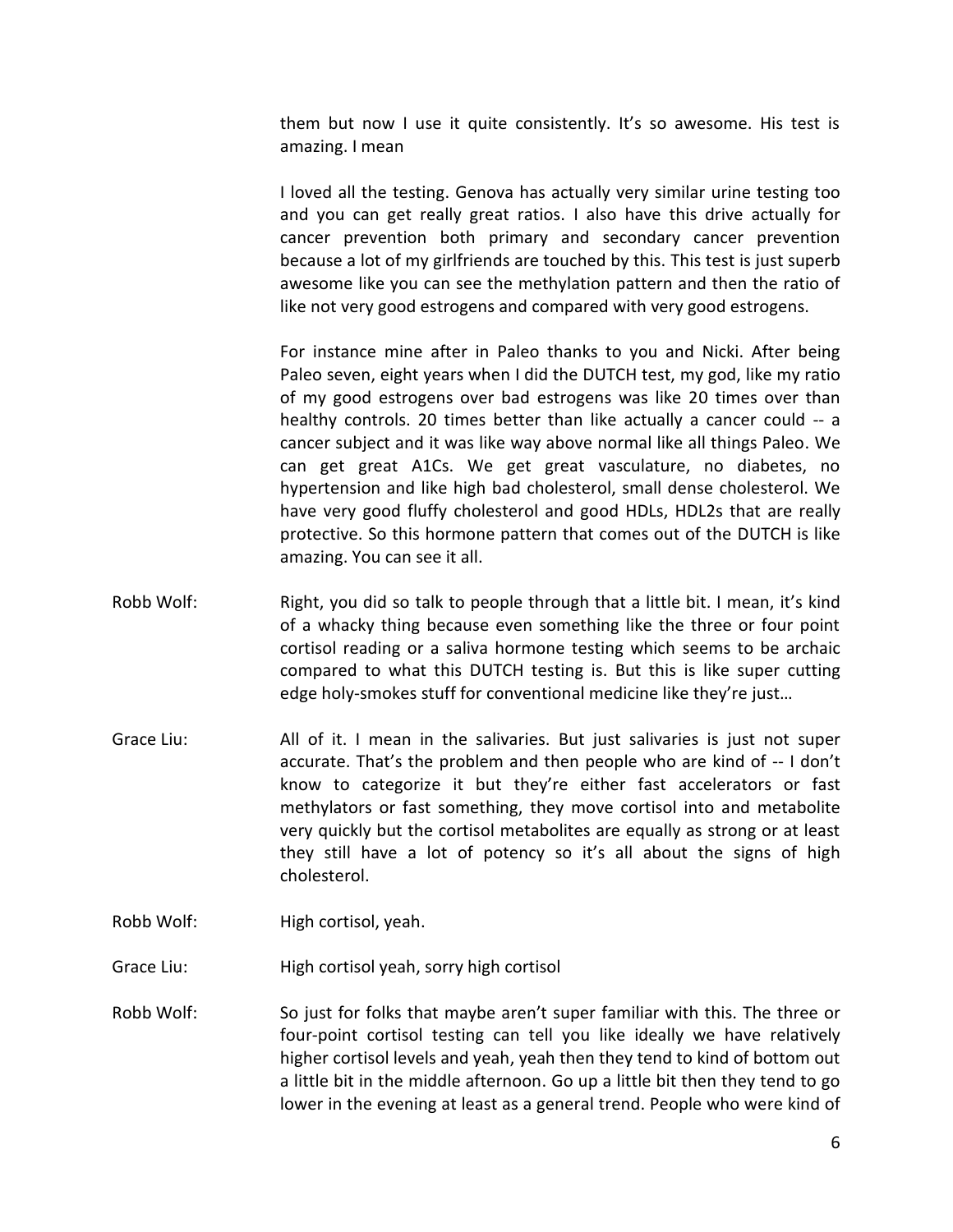broken, we oftentimes see what a flipped Circadian rhythm where the levels are quite high in the evening and low in the morning. But what's interesting about that and I was not aware of the DUTCH testing until I listened to the Chris Kelly's podcast where he was interviewing and what's his name again, the founder of the company?

- Grace Liu: Mark Newman is the founder.
- Robb Wolf: Mark Newman. He's fascinating. He was talking about the fact that if cortisol looks low, it doesn't necessarily mean that production is low. The clearance maybe exceptionally high. That we may be using it for variety of different purposes and depending on how it's used then we get different metabolic influence with that because it's flowing through different metabolic pathways. So doing a full accounting, we can kind of see where that allocation of resources is going and a cortisol level could be the same in five or six different people but the metabolites could be completely different which means if that cortisol is being handled in completely different ways. Do you see any rough patterns with that like somebody who kind of has this low cortisol like their low AM level and high PM level. What are some different ways that that cortisol is getting handled so that they may look similar on salivary testing but they're totally different on DUTCH testing?

### **[0:16:02]**

Grace Liu: Well so for one, I don't actually and I actually hardly ever ran salivary. I just didn't find them super reliable. I will just ask people how they felt and that would correlate pretty well with the adrenal function if they were in tuned with their body. So I have a lot of women they're not very in tune with their body. They just seemed to deny their bodies so they don't read the signs very well at all so you can't believe them. [laughs]

#### Robb Wolf: Right.

Grace Liu: Also, there's a couple people like you can't believe because they've really had pain tolerance. Like they're the warriors and that you were so I can't really listen to what they say either because none of it is true. But in general like someone who has a typical salivary pattern where like you mentioned they are like tired but wired at night so there is cortisol spike which normally at night we're getting for bed, everything should start coming down. These people have flat lined in the morning. They can't get out of bed. They are super tired and you're supposed to have a little spike in cortisol in the morning on salivary testing or otherwise testing. There's little spike but in general the serum level should be below 10. What I find is that a lot of parts of the salivary -- if I have happen to have a salibary data it does correlate okay with the DUTCH I think.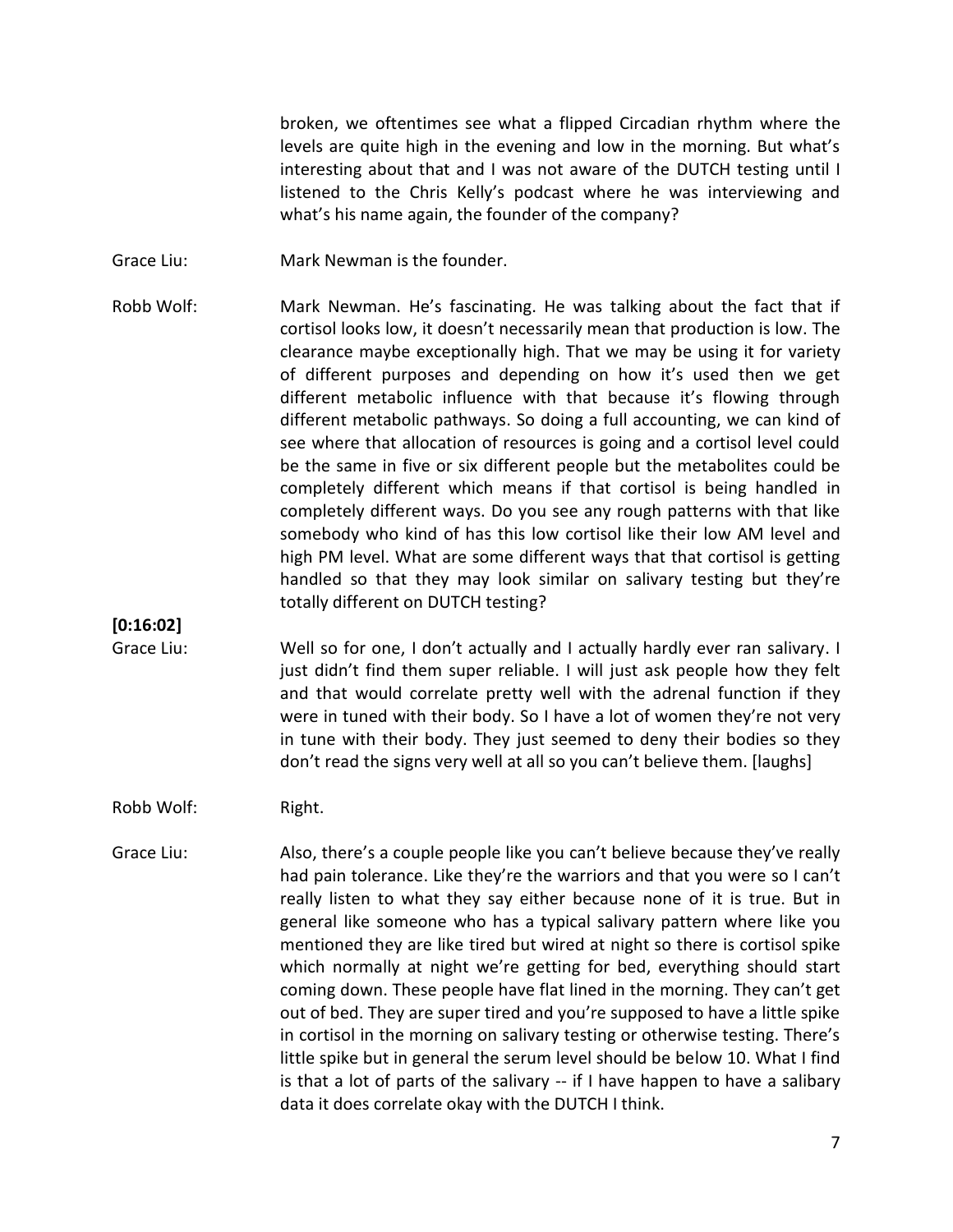What I think makes the difference the most because just like gut testing and gut microbiota testing using either Genova or uBiome, we can change things so rapidly. In just one meal the data is going to look completely different.

So actually when I had my initial DUTCH test, I was really worried about a friend, someone who just recently got diagnosed with cancer at that time and it's really sad for her. So when I had my DUTCH test done, I normally am super relaxed at night. I go to bed at 8:30 but I was trying to stay up for the 10 -- you have to do at 10 o'clock. I was doing the four times cortisol urine spot test and I stayed up. I had this peak and I know like normally I don't have that peak and then when I repeated, it's all like totally normal and fine but we can certainly shift things super quickly on any kind of testing. So it's not always reliable like that and when I worked with clients, I really want to see them shift very rapidly so we can get the gut healing.

When I worked with people and I helped them rebuild their biome, we want that because we don't want dysregulated cortisol ever, unless necessary because it's only meant to save us from a saber tooth tiger. We're running off of from this volcano, rapidly erupting volcano. We don't want it on all day every day and it's super catabolic. So what that means is people can't lay down muscle. You can't lay down nothing and you organs are breaking down. Your gut's breaking down, your brains are breaking down, right. Your brain's breaking down and you're at shrinking study show high cortisol. It's highly related to low volume brain volume.

So we want to build up our gut and we want it strong. We want the muscles there strong. So I do lots of like botanicals now, really gentle like German Chamomile and other botanicals, boswellians, I mean like a super great extract for me. It's actually not known as an adrenal extract or anything like that but I've been using it because it blocks histamine which degrades our organs. It's catabolic. It makes the gut lining and mucosa like whether it's sinuses or vaginal or gut mucosa, histamines are not great and histamine is produced by all of our toxic gut flora so this is what I look out for in your intestine as well as gut testing. When I do the urine test, I'm looking for metabolites from clostridium which is super, super nasty and do you know what raises clostridium? Potatoes, starch.

Robb Wolf: Oh, really, really that's ironic. I was going to ask you about the monocroping via potato starch or really any… Well, if you want to shift into that like we've had lots of people get some success from low-carb interventions, ketogenic interventions but then sometimes that the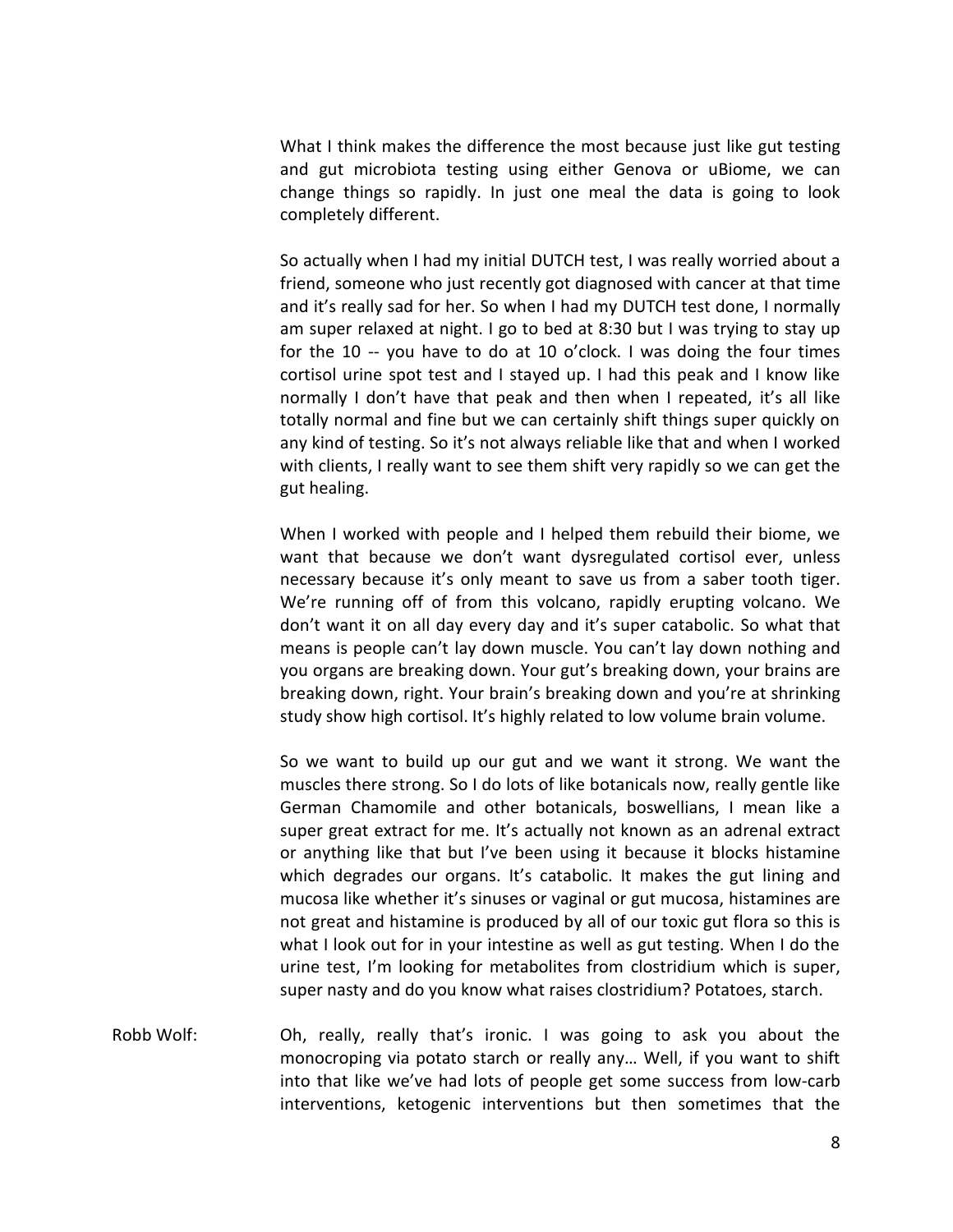benefit starts shifting towards, maybe some problems and then there were some awareness that maybe the gut biome was being starved of fermentable carbohydrates. Maybe they were digging into the mucosal layer which is rich in proteoglycans and so the gut bugs were chewing through this mucosa that acts as kind of a condom between the epithelial cells and the intestinal contents and.

- Grace Liu: That condom is as big as the tennis court as big as your house.
- Robb Wolf: Right, right because there's a lot of surface area.
- Grace Liu: Yeah, 2700 square feet about they estimate.
- Robb Wolf: You know it's pretty well understood…
- Grace Liu: Big condom.

**[0:20:20]**

- Robb Wolf: That like gingivitis -- yeah that's a huge condom that goes slow and be gentle.
- Grace Liu: [Laughs] That's coconut oil.
- Robb Wolf: It had lots of coconut oil on that one. It's well understood in the medical literature that dental problems like gingivitis, gum inflammation increases cardiovascular disease, problems and whatnot. It's really underappreciated that you have like a thousand times more acreage in your gut than you do in your mouth. So if you've got inflammation in your gut, you've got orders of magnitude greater potential to elicit inflammatory response. So clearly keeping all that stuff happy is important and so there were some buzz for a while about potato starch and I gave it a shot and I definitely felt like things improved for a brief period of time and then I started…

Grace Liu: Like crash.

- Robb Wolf: Kind of crashed on it. So explain to people what the story is with that.
- Grace Liu: I crashed meaningly. I actually know a ton of people that do and yeah, I think people just don't -- they're not it's not that they're not honest on the internet but it's hard to figure out things initially, right?

Robb Wolf: Right.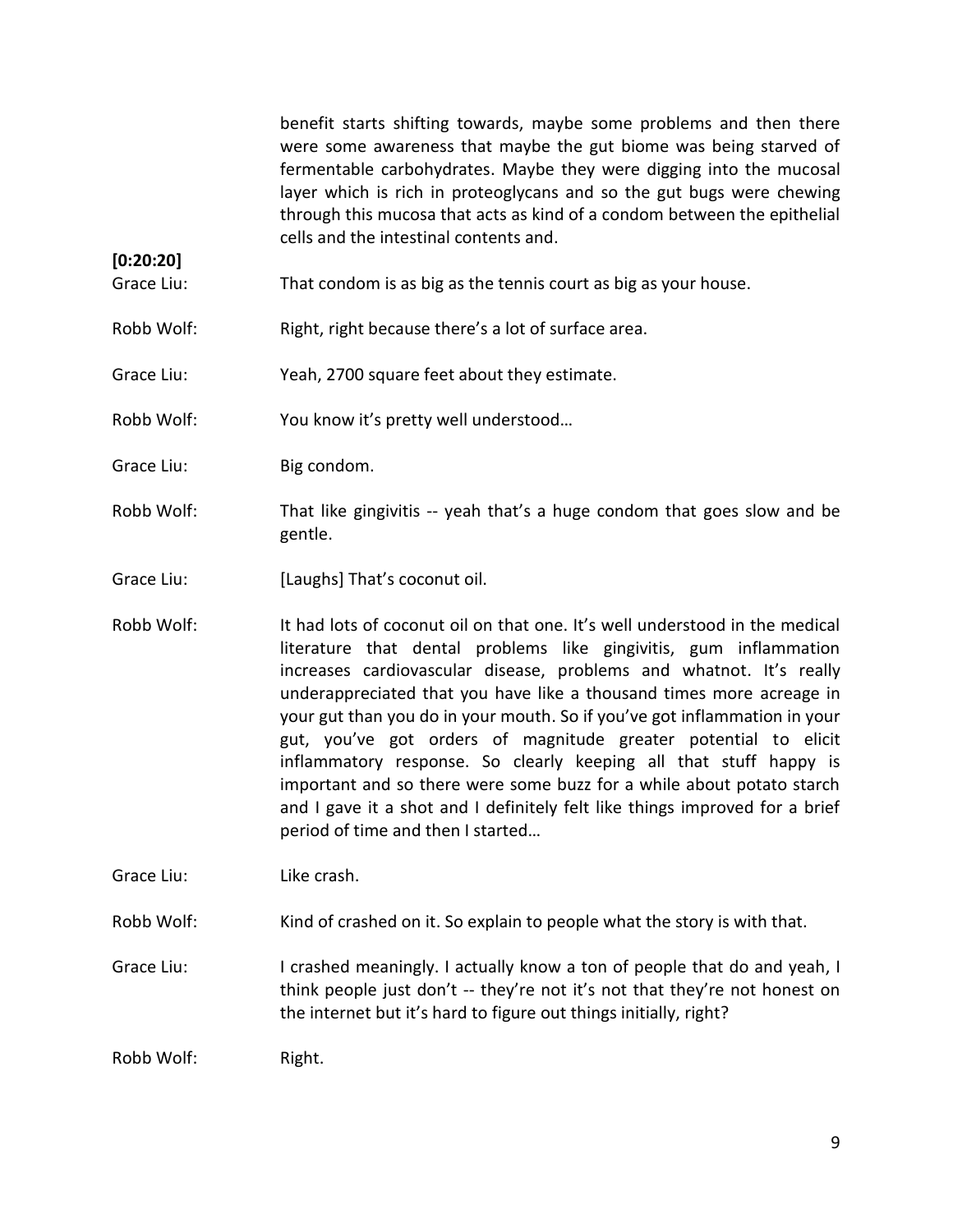Grace Liu: So I've seen hundreds of gut testing and dozens of people that have been on the potato starch and it's really sad. Like they miss the whole human gut signature. Their gut no longer looks like a human signature. There's high clostridium, yeah, high whole bunch of things. If you do urine testing they are just full of gut inflammation actually. A lot of people have information but they don't even realize it right unless you do testing. You really can't know. Like tons of people have vitamin D deficiency. They didn't know and they took vitamin D and they feel super great, right? But a lot of times people have signs of, really subtle signs, silent signs of inflammation they don't know.

> I saw problems because potato starch when you look at it, it feeds yeast. It feeds a whole bunch of yeast, aspergillus, candida, saccharomyces, all of them because these are really fundamental fungi life form that come way billions of years before humans and even through the evolutionary time. They can break down raw things better than we could. So they are, okay, eating raw -- breaking down raw, tiny little starch granules. Humans on the other hand, our gut flora has evolved. They don't -- all starch forms, they're all toxic. You can't eat raw tapioca. You can't eat raw beans, right?

- Robb Wolf: Right.
- Grace Liu: You're going to die. So our gut flora never ate raw, saw much raw. Other animals may like rats, rodents. That's fine for them and the gut signature for rodents and hamsters are really different from humans. They don't have the flora that make our brains awesome that make our mucosal lining tight. They certainly don't have the flora that mucosa, fiber as much, the oligosaccharides and fucus and things like that.

So the gut, many millions of years ago, studies are showing that somehow these researchers have the data but the gut flora had changed and there is an imprint. There is a certain signature and the human one is really rich in eating oligosaccharides like inulin and other fod maps actually and other fibers psyllium and whole grains, whole beans and all kinds of vegetables, romaine and lettuce and roots and stocks and leaves.

The cooked resistant starch is really the most awesome for humans. They break down into oligosaccharides. Raw starch on the other hand, because the granules are so tiny, the flora that eat it, they have to only -- they can only chew off like a glucose at a time. So in the human studies that came out, all of them have this like weird pattern. There's increased insulin when they do body fat measuring. There is higher body fat -- I mean how do you get higher body fat with fiber? Well you can with only raw starch.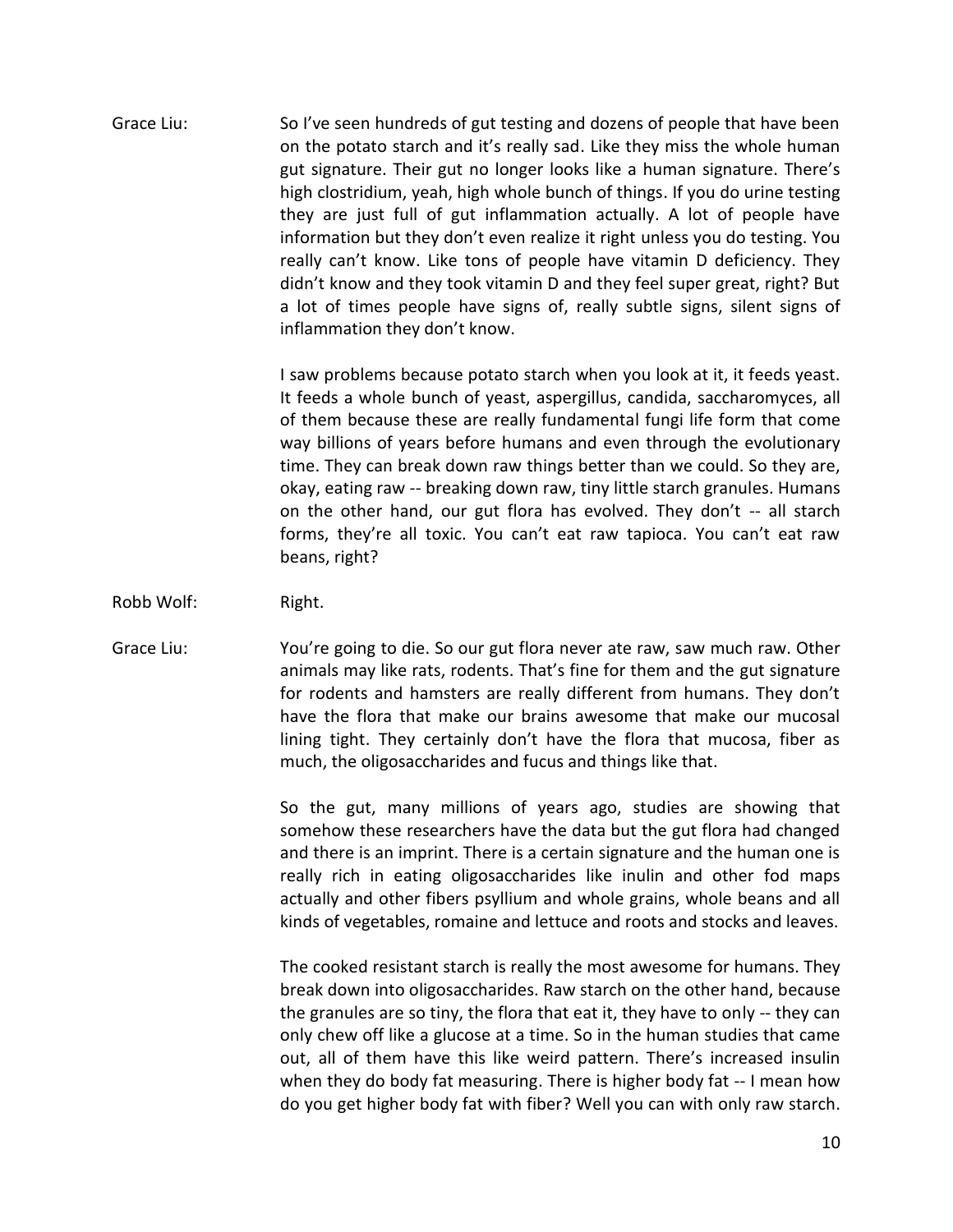Yeah, raw tapioca starch or raw, they use HAM which is high amylose maze corn starch but the same thing happens with potato starch too.

In this other study by Bodingham in 2014, she had a study in metabolic syndrome clients patients and they gave like a huge amount... So they saw the effect really, clearly 40 grams of HAM high amylose maze, they all had weirdly dysregulated guts after that which totally coincides with what I would see like for yeast overgrowths and E.coli overgrowths but they reported higher fatty pancreas. They did a DEXA. They had higher fat mass and higher butyrate.

So the problem is many people already have tons of butyrate. You don't need more butyrate but that's what raw starch can feed. All starches can increase butyrate but raw starches just particularly will feed this hamster kind of gut flora which humans don't have a lot of and these grow. When I look at in the biome testing, all the human signature will go down and these like nonhuman signatures go up and it corresponds to people not feeling so great often.

# **[0:25:22]**

Robb Wolf: Right.

Grace Liu: Sometimes they can tell us. Sometimes they can't. Like you could tell, others really just cannot tell. I was only kind of interpreting starch for a little while when I was first looking at the rodent DNA. It looked really great but when I started digging to the human and it's like, "Oh my god it increases cancer." Or in certain rodent studies, if they had instigating stressor, they had more cancers, there's tumors. I'm like, "What the heck is going on," and it's just like hoax. Like if you look the human DNA and now there's plenty and now there's a couple of rodent studies. They give some maize granules to rodents and they had increased anxiety. It couldn't complete a maze. They have these tests and they apparently have this way of testing their anxiety and they had more anxiety. The problem is that raw starches can feed specifically E. coli.

> Again, these are really primitive kind of flora, yeast, E. coli and other ones. Humans have these too and that's why for instance when I took it with Matt Pepin, my co-host from Gut Guardians. When we took it, we just didn't feel well. I kept getting sick, my immunity was tanking. He couldn't sleep at all like it woke him every night. So we happened to be kind of like a little more aware of our bodies than some other people.

Robb Wolf: Got you. Got you. So one thing that I think has been hard for me to reconcile in all this stuff is trying to look at kind of an ancestral templates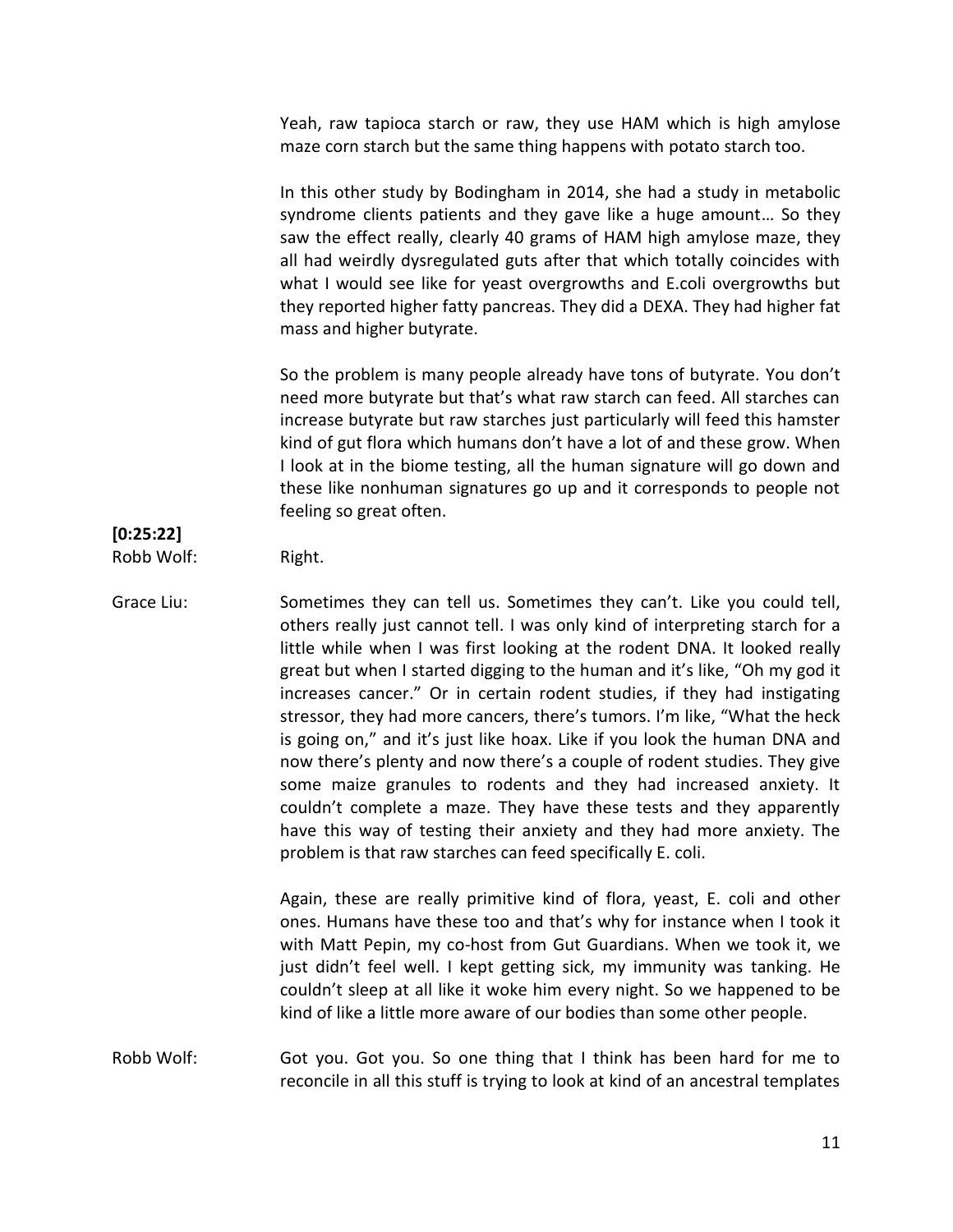and then figure out what the right ratio of cooked versus raw input should be…

- Grace Liu: *[Audio cut out]* the ancestral template?
- Robb Wolf: Yeah, we had a brief pause there while Grace's vicious attack animal was viciously attacking nothing so. Within this ancestral template, gosh I'm thinking like 50 different things. One of them is -- you always wonder or maybe understand how do you get into a certain problematic spot? That you're trying to map this thing. There was a great paper talking about dense acellular carbohydrates disrupting the gut microbiome and whatnot and so once this gut biome gets disrupted, I guess this is the bugger in the challenge. You start looking at the life history like were you born vaginally, yes or no? Was your mom healthy during that time, yes or no? And health being a very nebulous term like…
- Grace Liu: Yeah very subjective.
- Robb Wolf: Yeah my mom was alive and could do things but she almost certainly had autoimmune disease and type II diabetes at this time. She's a lifetime smoker and blah, blah, blah. Were you breastfed? When was your first exposure to antibiotics? How long did you have antibiotics? Like, I was on antibiotics tetracycline from the age of 13 the late 20 because of acne.
- Grace Liu: Acne, yeah so many people are in that. Me too, I was on it for probably six months or something.
- Robb Wolf: Yeah I was on it for like a decade and you start trying to trace some of the stuff back and so there's a number of insults that seem to get us into a problematic spot. One of the primary insults being that we argueably don't eat enough traditional type fibers, probably a mix of both cooked and raw type of fermentable fibers. But then when you're in that spot, it is bedeviling difficult to get back out. Like I have messed around. Just functionally I feel best when I'm running right around that ketogenic level and that because of doing jujitsu, I can sneak in about 100 to 200 grams of carbs on the higher end on big training days, the lower end on more sedentary days. It seems like maybe once every two or three months, I'll do about five to seven days, essentially ketotic to just kind of knock things down. That seems to be where I'm operating pretty well. I know a lot of people end up getting better recovery and they're able to eat more carbs, more variety in carbs. They're able to eat some beans and everything and maintain their blood glucose levels. There was also this paper that came out recently, the one in Cell -- the personalized glycemic.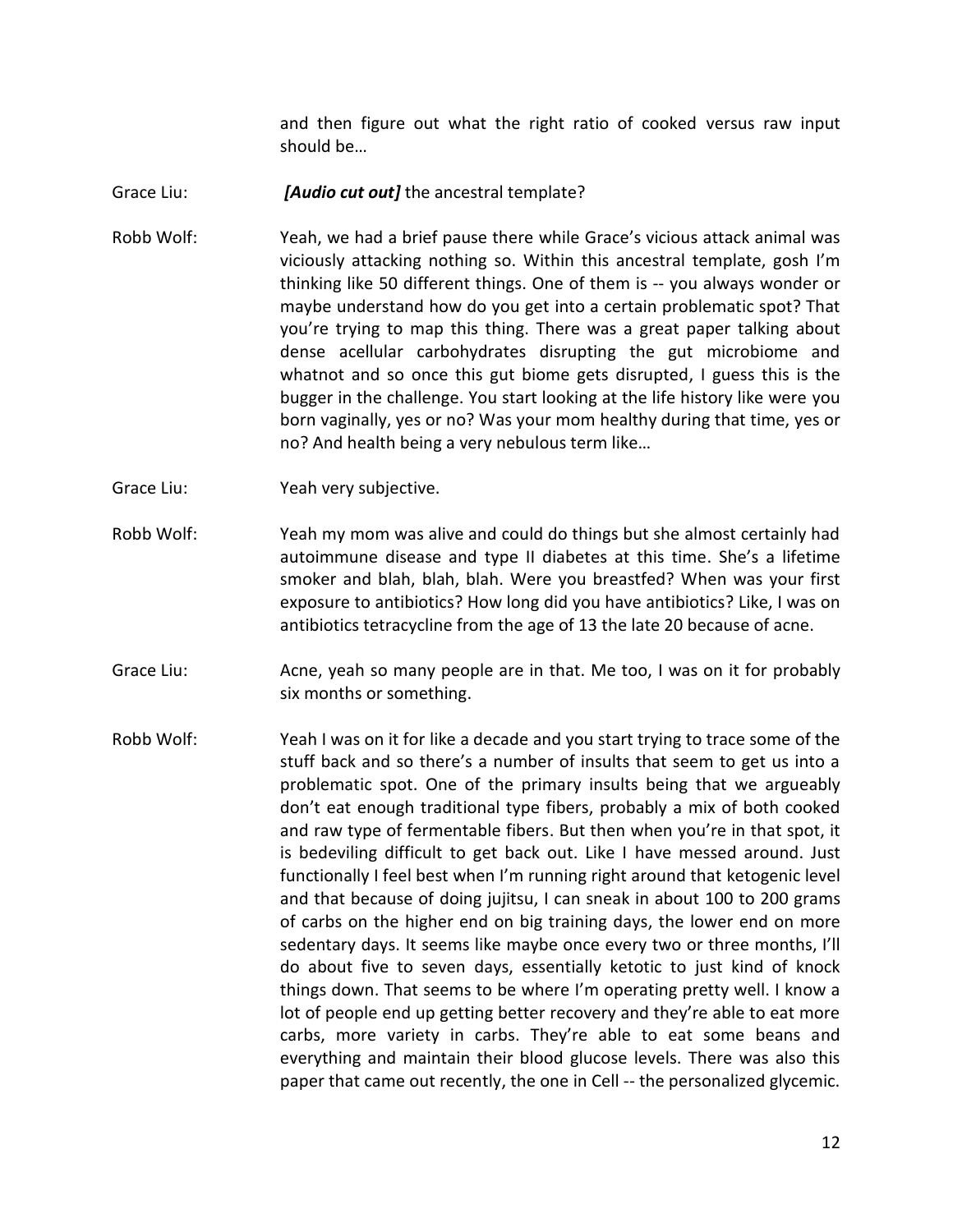# Grace Liu: Aren't they awesome?

Robb Wolf: Response is totally amazing.

Grace Liu: Out in Israel.

Robb Wolf: Yeah, I've actually been shaking those guys down with some questions so I'm hoping to get them on the podcast. Two of the people have been kind enough. I basically -- there's like 50 people listed as authors on there and I wrote them all the same form email and I'm like, "Can I please ask you some questions," and like two of them responded yes so yeah. So I'm not even entirely sure what my question is here other than what are your thoughts on…

**[0:30:14]**

Grace Liu: Well, I'm glad you love that study because Ludvig from out in-- I think his name is David Ludvig. He's found the same thing. If you have good insulin sensitivity, it really doesn't matter what the crap they eat. Good insulin sensitivity, you may or may not have long life span depending on your genetics and how bad the damage is or whatever but you can kind of eat whatever you want and you have really good A1Cs and good insulin sensitivity. But if you're insulin resistant and we can be insulin resistant, all manners of way like having adrenal insufficiencies, having pharmaceutical toxins like I did or you have poor gut health. So let's say your pharmaceutical toxins and poor gut health, you're insulin resistant or you're on potato starch and then now your insulin resistance is like way, way high like that hamster. We can get insulin resistant from so many different ways and then what we eat does make a difference.

> What I would put out there is, okay, so we have like microorganisms living all over us. No part of our body is really sterile. Our bladder is not sterile. Nothing is sterile. For sure like babies are not born sterile. They've come up with new data now the placenta has bacteria and yeast in it and these really impact the baby and imprint the baby when the baby is born.

> So since we're not sterile, and we're full of these microorganisms, they are searching some, especially the most toxic ones, the ones that make tons of histamines, morganella, klebsiella, hafnia, all these kind of not so great things in our gut and they're not bad. But when we're missing the BJJ warriors that should be out on the mucosal lining, right, they are like or croft or whatever. When we have the SWAT team out there, we don't worry about things breaking down the mucosal lining, hyper permeability or their endotoxins leaking into our blood stream because it's protected, right?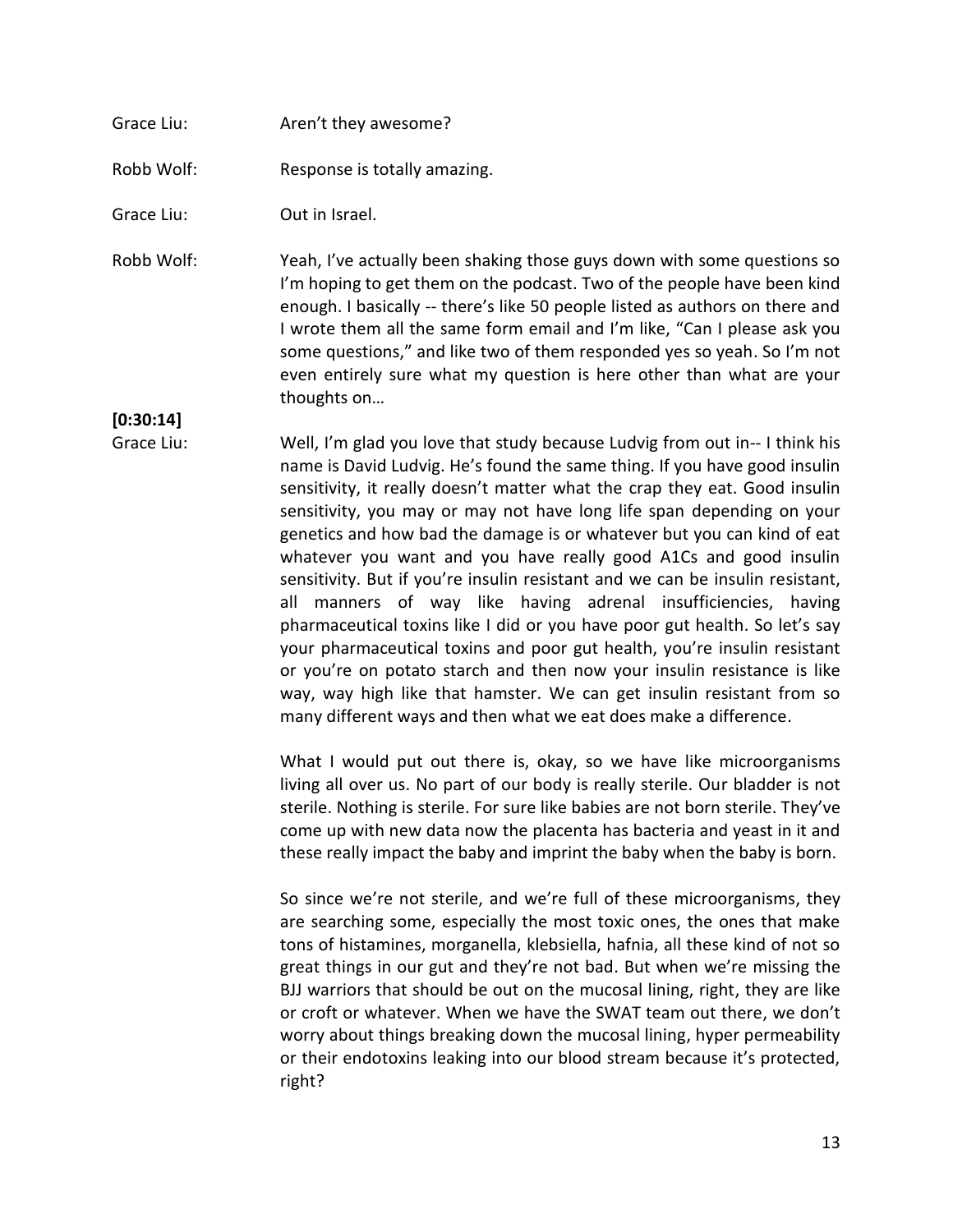It's when the good flora are gone and they overgrow, klebsiella, morganella, E. coli, yeast and these all spew on a bunch of things like histamine. That's why people don't feel really well, they get brain fog or cloggy. It's just their sinuses that get clogged up and congested but our gut can get clogged up and congested too and our brains for sure and then these make a difference how we handle a sugar.

I love the probiotic.I have formulated. It has really high biphenyl longum. Biphenyl longum has something called the bifido shunt so as soon as our complex carbs get broken down, there's glucose, right as the monomer, the monosaccharide. We have glucose, fructose, whatever, and with the bifido shunt, they suck up the monosaccharide and then it goes where it's supposed to go. Bifido takes it up or it helps up regulate it so that our body takes up that's why we'll be feel full. We feel satiated and happy after we eat if we get the nutrients. So a lot of people don't get that after they eat. They're starving at the cellular level because their gut cannot regulate all these foods. Instead, they're feeding bad flora and yeast and they're putrifying up in the gut.

So let's say we have actually different kind of toxic flora and then we go lure and lure in our carb intake, the toxic flora still want sugar whether like bifido sucking it up or there's no bifido to suck it up. There's no sugar around and if we deprive them of it where do they go? So our blood stream is like 70, 80, 90, 100 milligrams per deciliter sugar, right? Guess where they go?

- Robb Wolf: So they start piercing the intestinal wall.
- Grace Liu: Yeah, exactly. I think they start going in our bloodstream. They pierce the condom and then boom, life ends but it's a slow life ending.
- Robb Wolf: Slow life ending and not a lot of fun along the way. Similar to having kids, yeah, so the condom analogy is working.
- Grace Liu: We used to have like dozens of kids and we only have like two.
- Robb Wolf: Right, interesting.
- Grace Liu: But they'd be helping us on the farm and like milking the cows. My kids do that.
- Robb Wolf: Right. Zoe collects chicken eggs everyday so she's earning a little bit of her keep now. Sagan is still just sponging off the system but she's not yet two years old so I'll -- I guess I'll let that fly for a little while longer. So I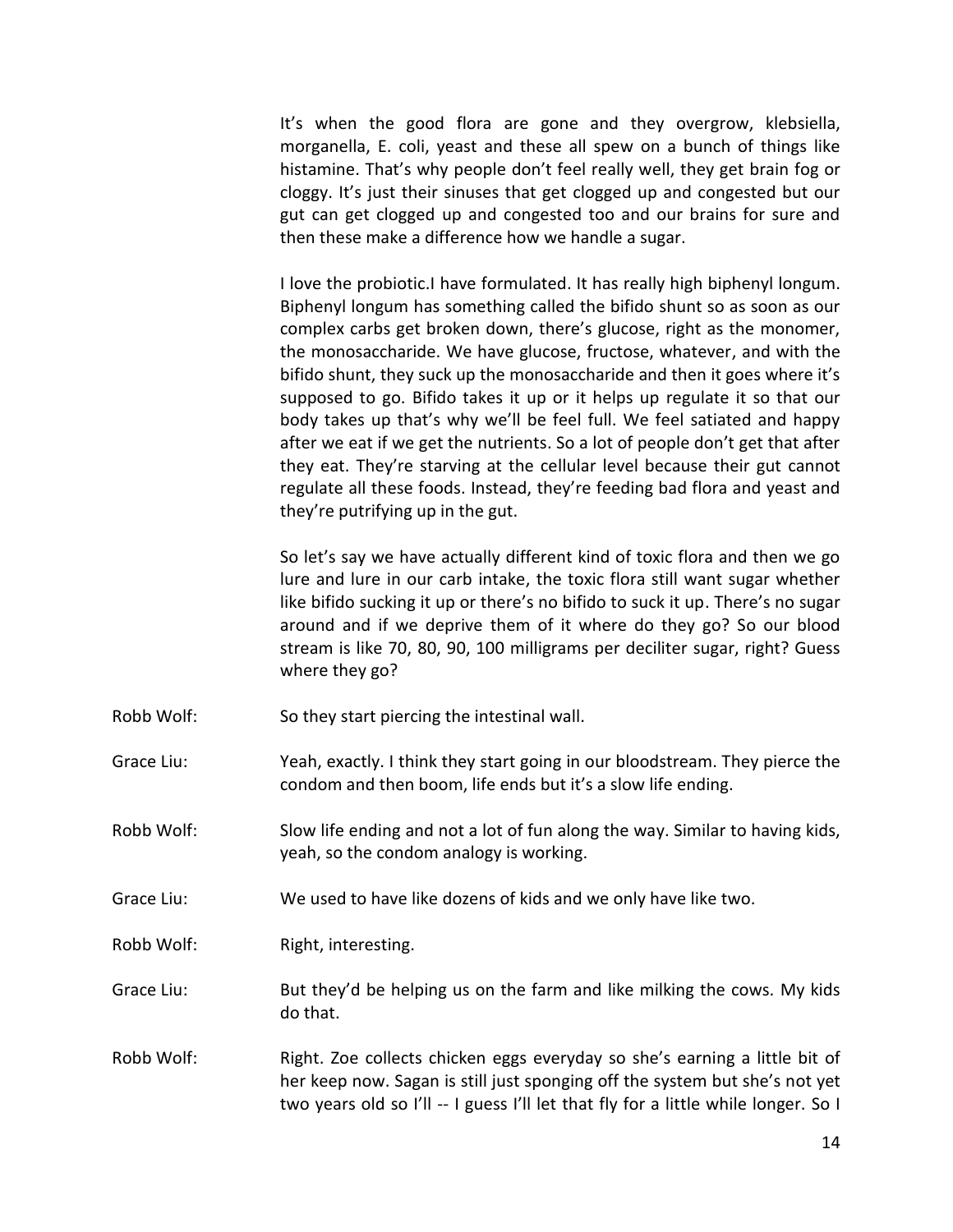know because I've talked to you and I'm doing some work with you that you do testing trying to figure out where the person is in the spectrum and then figure out what the heck do we do to fix the situation.

Let's say that the gut has been broken for whatever reason. A person has been doing low carb and they generally felt better but maybe they've kind -- they've driven this process into a cul-de-sac. This is not getting them out into the broader world. They have very small bubble that they can kind of existing. What are you doing to try to help them get out of that bubble and I mean a lot of it dealing with these pathogenic gut bugs so how are we doing that?

Grace Liu: I have several phases of weeding but they're very, very super gentle because I found even through myself that you can over weed and then I had difficulty actually losing body fat once I over weeded and that was kind of pain in the ass. So there's a problem like there's a fine balance like we don't want to over weed and we want to over seed. We definitely want to provide as much like ultra-potent probiotic as possible along with really awesome soil probiotics like Prescript Assist is just amazing. It just gives people so much flexibility.

**[0:35:27]**

I could eat gluten and dairy after I started this so I just love that probiotic. Then now with our new one and the ultra-potent one, I can extend people. They can liberalize their diet a lot faster as well. Like Kyle Kingsbury is a great friend and he loves my biotic fiber. He and his wife Tasha they did it. They actually got super fat on plenty of starch just like a lot of people do. It feeds yeast. It feeds E. coli and some people can be tall, but they were super cute with their body. They read the signs and they could end and they're like on and off. They're kind of cyclical, low carb, high carb so they could tell actually. But on bionic fiber, Kyle got really super strong and stop getting sick.

When I worked with people, it's great to look at Ubiome or any kind of testing. I prefer Genova and urine testing because with urine testing we can see what is actually spewing into the blood and then which gets filtered by the kidneys and it ends up in the urine. So when I see what's in the urine we can see multiple metabolites if they are spewing out of the gut from the gut flora.

What I found is that even if people are in super low carb, their yeast are there and spewing out still because yeast are so like -- they've been with us since the dawn of time and before mammals. Yeast are eukaryotic just like human cells and they can thrive anywhere and they are adapted to even eat ketones. We can feed them yeast and candida and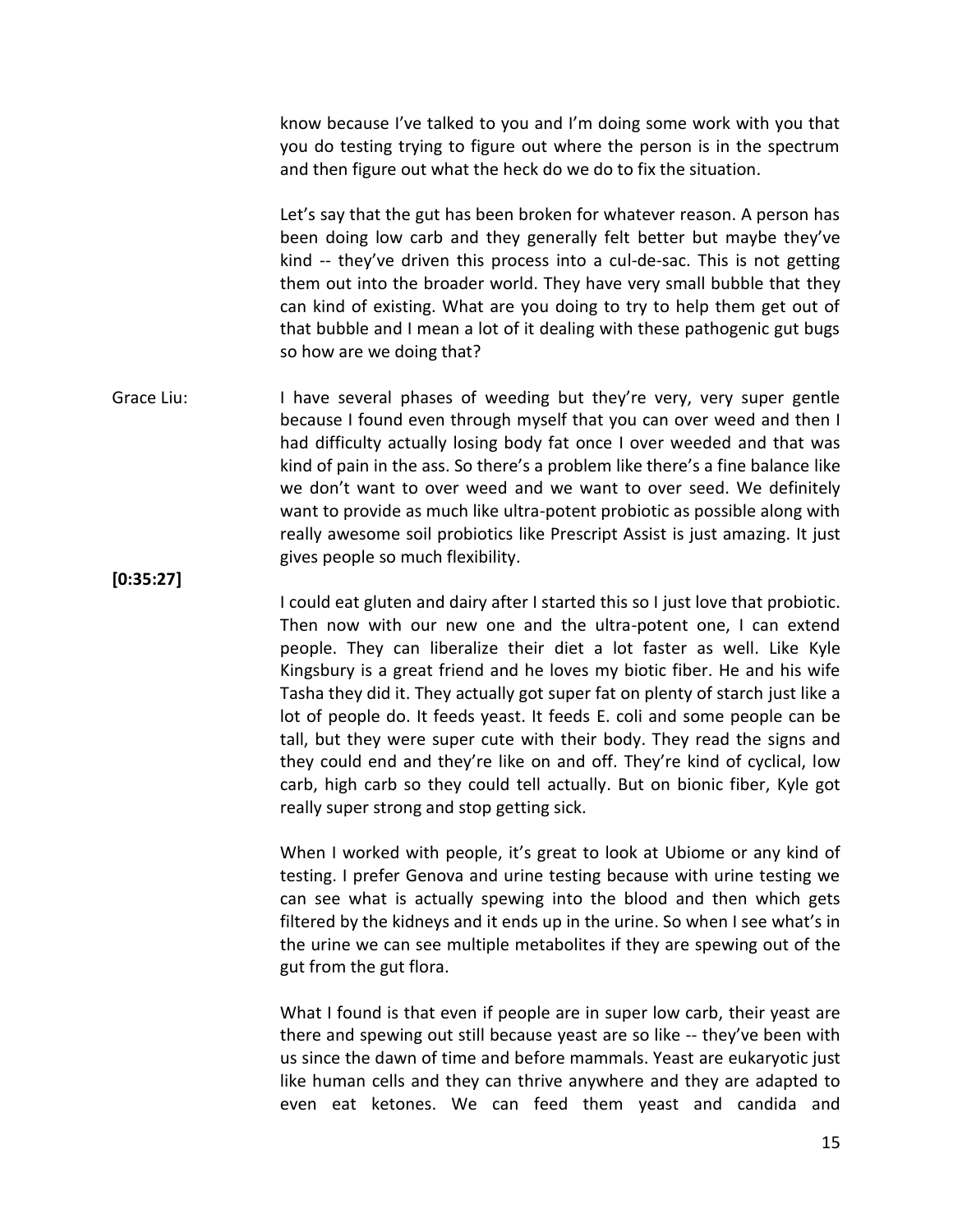saccharomyces and other fungi. They're awesome biodiesel factories for ethanol, right?

Robb Wolf: Right, right.

Grace Liu: So how can you make a cheap form of ethanol? You can feed them raw yeast like potato pulp and all kinds of stuff and then they will crank out alcohol and that happens in a lot of bodies too. Like a lot of the crazy people in the case they're just full of alcohol and weirdly crap.

> What I saw when people were doing that was that they get fatter and fatter and they restrict to diet more and more because they have too because they're getting fatter and fatter. That's because raw yeast starts just specifically selectively feed yeast, very primordial fungi.

> But we can - so by looking and testing we can get the right kind of fiber. Actually in the beginning it's not great to have a lot of fiber because you're trying to remodel the upper gut which is very tender. There's only like one cell layer that separates all these like a trillion or two bacteria and then yeast from our blood stream because the condom is broken and so we want to fix the condom. There's multiple ways to do that. There's special fibers arabinogalactan. It's mostly actually probiotics that conceal the mucosa lining. That's how nature intended. That's ancestrally medically what happens. It's only when we lose things like we lose acidity or we lose the enzymes that keep toxic flora out of the stomach and small intestines then the whole thing falls apart.

> When these overgowths happen they affect the liver. You can see it on liver testing. All the things that stream out of the small intestines they stream into the portal vein over just to the liver. So unless some is on a bunch load of liver support, you can always see damage on the liver often unless someone's…

- Robb Wolf: So the ALT, AST elevating, right?
- Grace Liu: Unless they've been super low carb for a while. That actually can heal the liver too. Like it takes a year but if someone has been low carb for over a year, you won't see the liver damage as much but you can always the urine org. So I looked at the urine organic acid, I love Great Plains. There's no any markers for bacterial overgrowth and 9 markers for fungal overgrowth, actually 10 if you include oxalates.

So a lot of time people have oxalates and then they don't know why. It's actually from yeast. They generate a lot of oxalates and then when their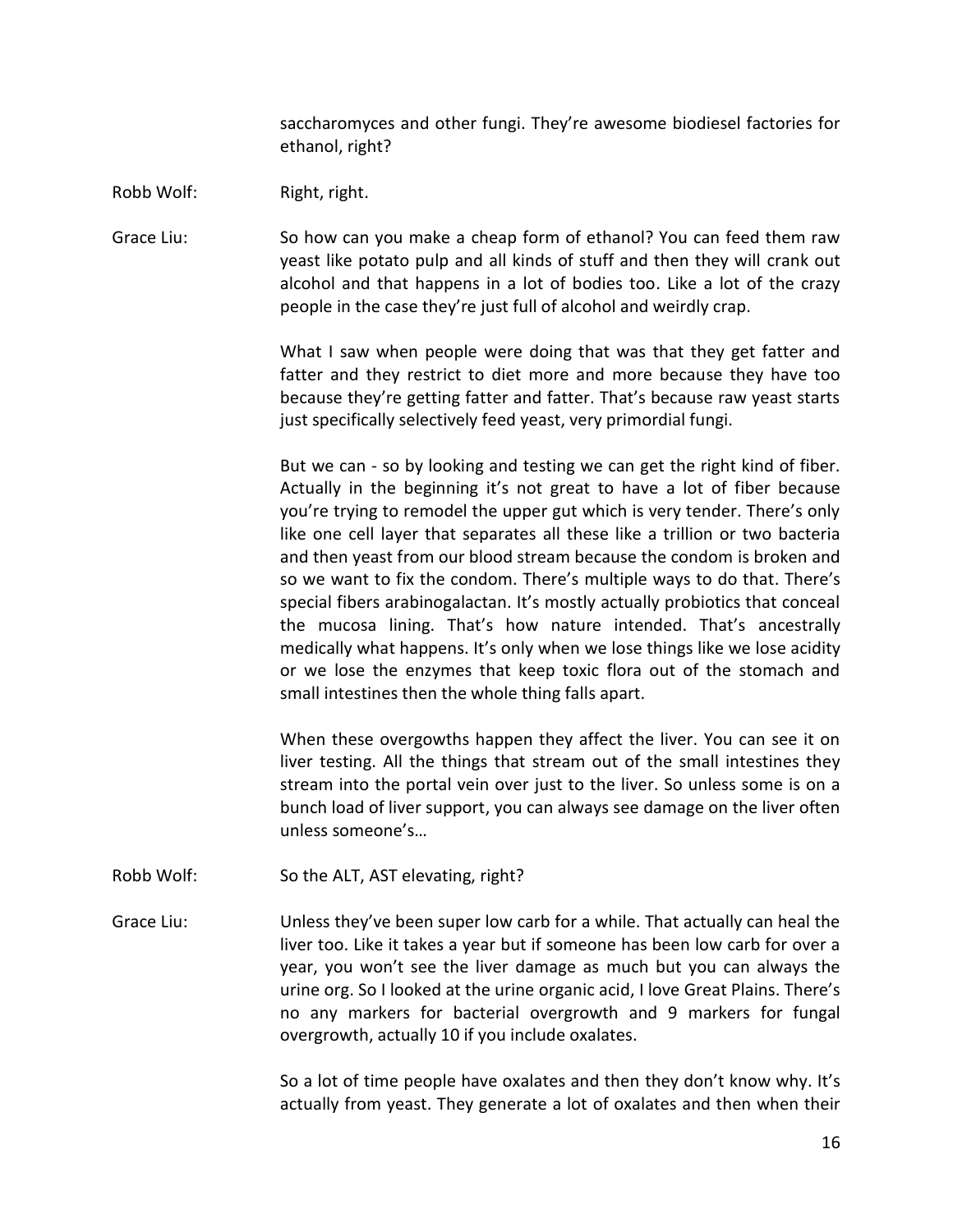yeast overgrows, they prevent bifido lacto and soil probiotics from colonizing and these are the ones that break down oxalates.

Ancestrally, we get soil probiotics from our environment, our food and at a contamination. We also have bifido lacto from our moms, from fermented foods and these break down oxalates. So as soon as you have an antibiotic or you're super low carb and you may lose bifido lacto and good probiotics. But if we don't take probiotics, we don't take probiotic foods, Fermented foods you don't have these that break down oxalates and then yeast overgrows and they produce more oxalates.

So oxalates are big problem for a lot of people when they crystalize. In autistic kids they cause this eye pain and they'll poke their eye. They want to poke their eye. Other people can have bladder problems, hip, joint problems. It's actually just oxalates crystalizing out. It's not just fun. It's as bad as uric acid for gout.

Robb Wolf: And that was something that Jeff Leach talked about when he was looking at the Hadza that they had these strains of oxalate metabolizing bacteria. So like there's been this kind of weird thing that if people did a big pile, a - of huge pile of grains or if the grains were a little bit long and the tooth are a little bit older than the oxalic acid content of these grains would increase. It's antipredation tool but it was interesting Leach pointed out the Hadza eat a ton of these things and it would theoretically have a very high oxalate intake. So you might think about like kidney stones and some problems but they had strains of bacteria that metabolize that oxalate so that was definitely interesting.

# **[0:40:43]**

Grace Liu: That's interesting observation and thanks Robb. Because like in Japan they eat a lot of raw and cooked seaweed and they have only one particular strain. Bacteroides plebeius appears to have the DNA, the machinery to make the protein separate down certain forms of the fiber in seaweed. It's funny when I look at people's eubiome if they've lived in Japan for a while or they eat a lot of seaweed here in US, they have it. they have bacteroides plebeius. So I don't know how it gets entrenched in their gut but they are able to maintain it. So we can outsource these bugs that do a lot for us and that's why I love our formula in soil probiotics like prescript-assist because like our ultrabifido maximus and prescript-assist, this combination, it just allows people to eat so many things.

> They break down. So these strains in studies, I don't know of particular ones do but when you look at study and since to me that's like the proxy. These strains like bifido and lactobacillus and soil probiotics and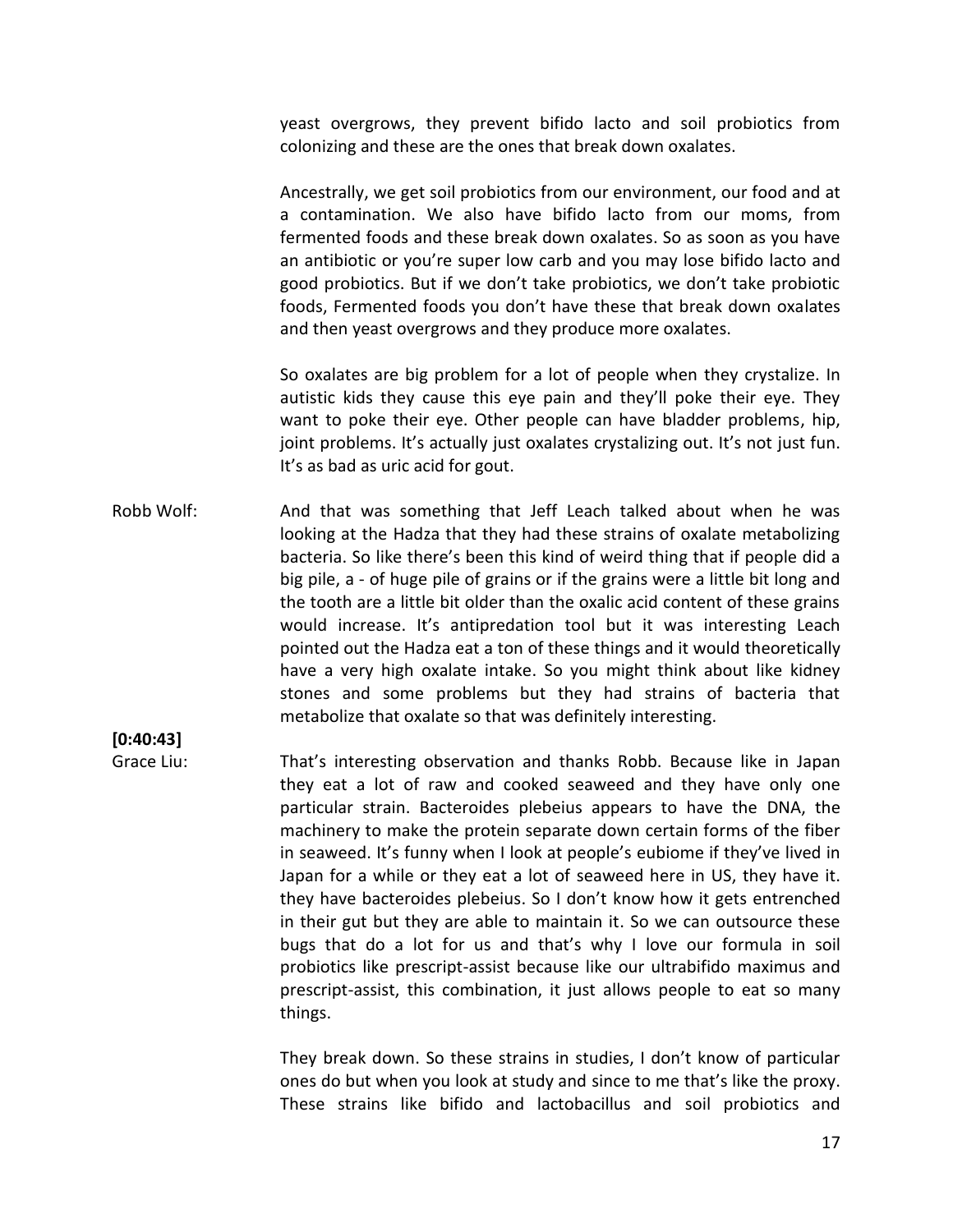prescript-assist, they break down microtoxins. They break down gliadin and they break down casein and lactose. So people who take these they overcome like the intolerance that they might have prior and they can liberalize their diet in. I'm not saying it's perfect.

So I was talking about Kyle. I'm sorry I kind of got off track but he couldn't eat gluten forever and then I'm like, "Dude you should be able to eat a little bit." I'll not flare like a little girl or whine like a little girl. So he took the bifido maximus and now he has no bloating. For Tasha's birthday they had a whole about load of like apple pie or apple strudels or something and no problems at all. But he used to get brain fog and bloating.

So not everyone gets these rapid changes but if we are able to remodel the gut and he's done a couple rounds of anti-candida things like over the years prior to all this. So with antibiotics as a pharmacist, we would always counsel people with antibiotics like, "Okay well, if you grow and you have signs of yeast infection let your doctor know it's probably the antibiotic because it's wiped out your good stuff and now you have nothing to combat. I mean no more jujitsu fighters to combat the yeast." The men have this too with any course of antibiotics and the more antibiotics they have, the more like yeast overgrowths and it shows up in funny ways like they can't put on lean mass. They can be psychocrazy or you can have like all kinds of weird autoimmune problems. These are potentially yeast overgrowths and with other toxic flora overgrowths and skin problems or fatty liver, fatty pancreas, inability to break down carbs, complex carbs because you don't have the pancreatic enzymes to break them down.

So it's all kind of tied together but I find centrally at the root is a lot of gut things. Now when I help people to rebuild their biome, we do the testing but we have multiple ways, multiple levels to heal everything along the path. So we have adrenal support. We have pancreas support. It's not a ton of pills actually but I work in phases with people generally about six phases so that we can rebuilt all that and then toward the middle and the end we can rebuilt the gut microbiome with lots of fiber, prebiotics which is fiber, another fancy name for fiber. So with the flora and the fiber, we can do so many things. We don't need to a fecal microbiome transplant and people's health can restore.

Like I have so many people now, their antibodies or autoimmune disease go down. They can eat a lot things. The psoriatic plaques or eczema plaques, they fall off within the first few weeks. People's minds, their brain can rebuild. They feel more calm. They don't have that internal agitation.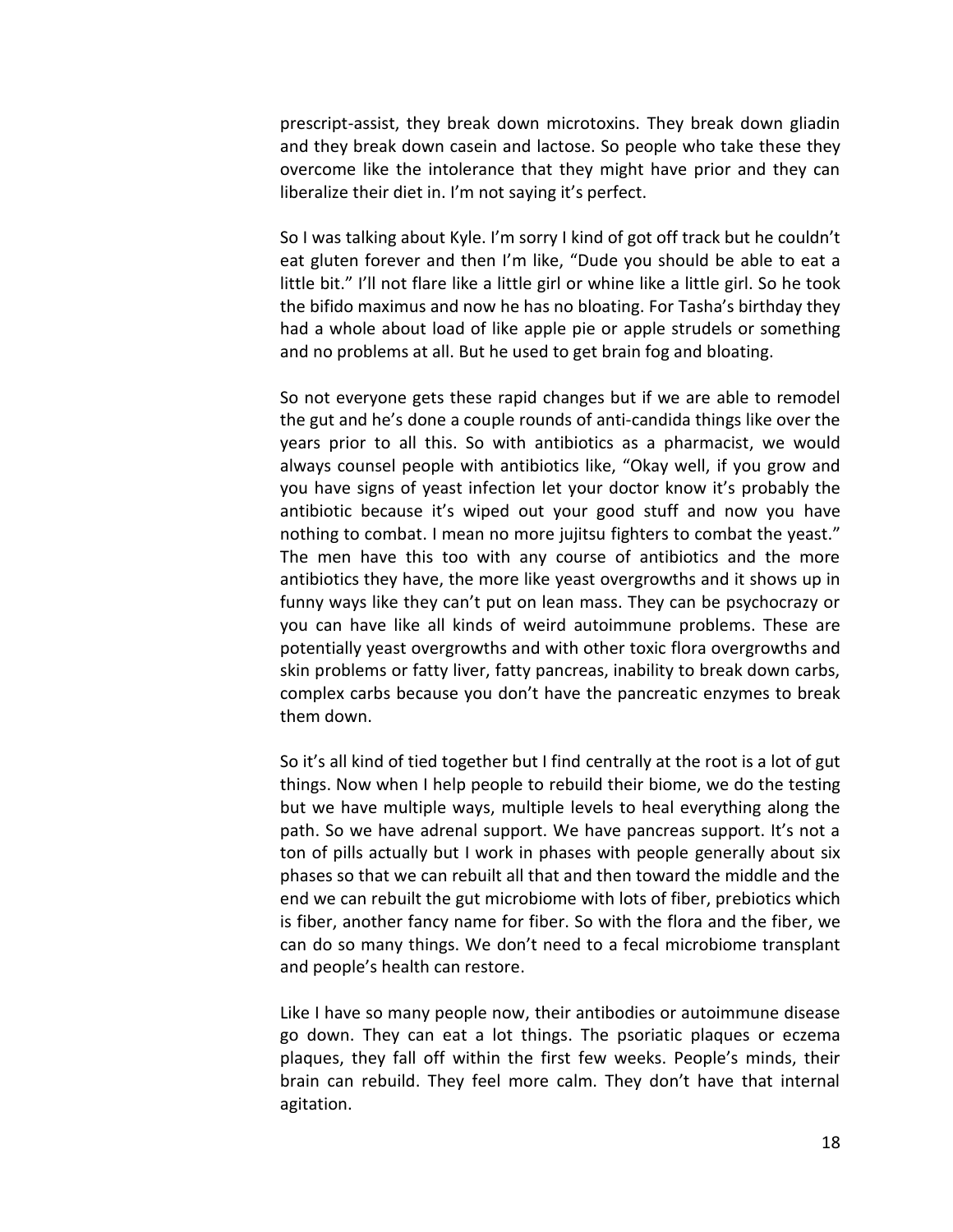Recently, this year we've added Nutrigenomics and I have a friend, a colleague who works at the higher level for some really intense things but I do basic Nutrigenomics with people. We look at a lot of different variants because this determines why if they're turned on and expressing, not everyone expresses but if they're turned on, we want to work on it. A lot of people they have GAD1 mutations and they just can't feel calm. This mutation once mutated, we don't make so much GABA. GABA is our like Zen neurotransmitter. If we can't make that people get addicted because every time you get something that makes you happy then you want it again. So the mutations are there and then we can change some of it. So it'll help change behavior but ultimately also helps recover to get faster. One, a lot of these are histamine too and ammonia pathways, COMT, MTHFR, BHMT, DAO.

**[0:45:10]**

When we have like all the dopamine breaking down, some people have lots of dopamine and then some people don't have enough, either way it's not great for the gut or the brain. When there's too much dopamine, dopamine -- to make dopamine we need ammonia and tryptophan and then it depends on the pathway sometimes. When they breakdown we can get ammonia and we can also get other things formaldehyde and hydrogen peroxide. All these things are super inflammatory. They're super inflammatory for the brain. They break down neurons and all the dopaminergic pathways have become just like vicious cycle. In the gut, our second brain which has like 100 million neurons, if we have this all breaking down like, of course, people's gut don't feel well and they don't trust their gut.

- Robb Wolf: So Grace if somebody is, I mean, I wrote my book six years ago and when I wrapped up the book and I was like, okay, I'm going to go farm coconuts because this is going to save the world. I really won't need to do anything else and this is the end of the story and clearly, I was an idiot and it's…
- Grace Liu: No, farming is awesome.
- Robb Wolf: Yeah that wouldn't be a bad gig right now at all but where should folks jump in on this this shift and then where so…
- Grace Liu: Okay. So like you were asking about the ratio like raw and cooked?

Robb Wolf: Yeah.

Grace Liu: In the beginning if your gut has really messed up and your gates are open and you don't have the gatekeepers, you don't have good soil probiotics,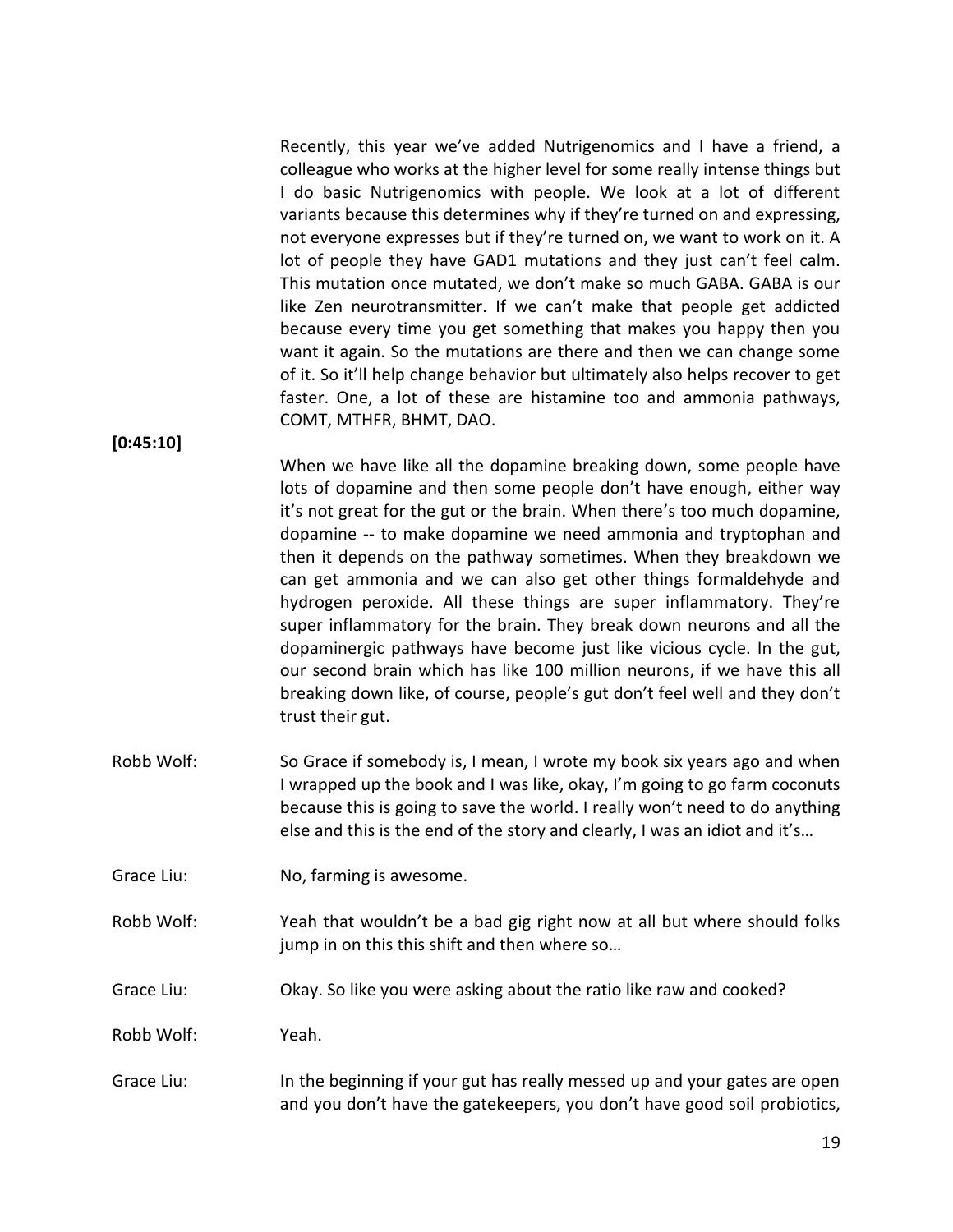you don't have good oxalate-degrading gut bacteria, you don't have lactobacilli and bifido -- I'm sorry all of these are pobably foreign to a lot of people but I'll just name their scientific names. But if we don't have the gatekeepers I kind of feel like eating raw foods and vegetables are little like going to Vegas and hanging out with lots of hot people and strippers. You don't know the elements and you don't know how much trouble you're going to get into. So until the gates are closed and things are safe and somewhat okay, like I think it's better to eat kind of cooked foods in the beginning but we definitely want transition to organic and soil-covered foods like when we can when it's a good time and when the gates are closed because unfortunately, with the good there's also a little bad as well, right?

- Robb Wolf: Right.
- Grace Liu: Yeah. But in the beginning if we're missing all the gut warriors and the guardians and the BJJ warriors, if we get exposed to anything, we're going to be just be opened -- it's just open game. Anything could happen. This is why when there is like -- so a lot of athletes like you hear about the stories like Christy Wellington or certain cyclist they have drop out of the race, they have like massive sore throat, sore brain or gut problems. Some flu, some stomach flu went through like all the teams or something, right? Some people get super sick and some people stay super fine and they're okay. It's probably their immunity and a lot of genetic factors but also their gut and studies do show like it's a fibrio…
- Robb Wolf: It definitely seems to be a big like...
- Grace Liu: Yeah they can give fibriotics on some volunteers and they see who get sick and who doesn't. Once you don't get sick, you have plenty of bifido lacto and they're probably about have about like soil probiotics but at that time they couldn't do the GWA studies or the 16S like phylogenetic studies. They probably can't see that in the gut microbiota but now we can. And a lot of these we understand. Like there's an ancestral template and when you'll have it you may feel fine on the outside but it's like a car, let's say half of the engine is there. You can kind of work and the car may look perfectly fine on the outside but it's got half the engine like how far is it really going to, right by far?
- Robb Wolf: Right. On the testing side, what are some things that you feel comfortable recommending? I mean, we've always like doing basic blood work, fasting triglycerides, HDL, LDL, as a beginning point now. I think we're at a point where you definitely have to have LDL particle account in there. Like otherwise it's just kind of crap shoot. Like you could have two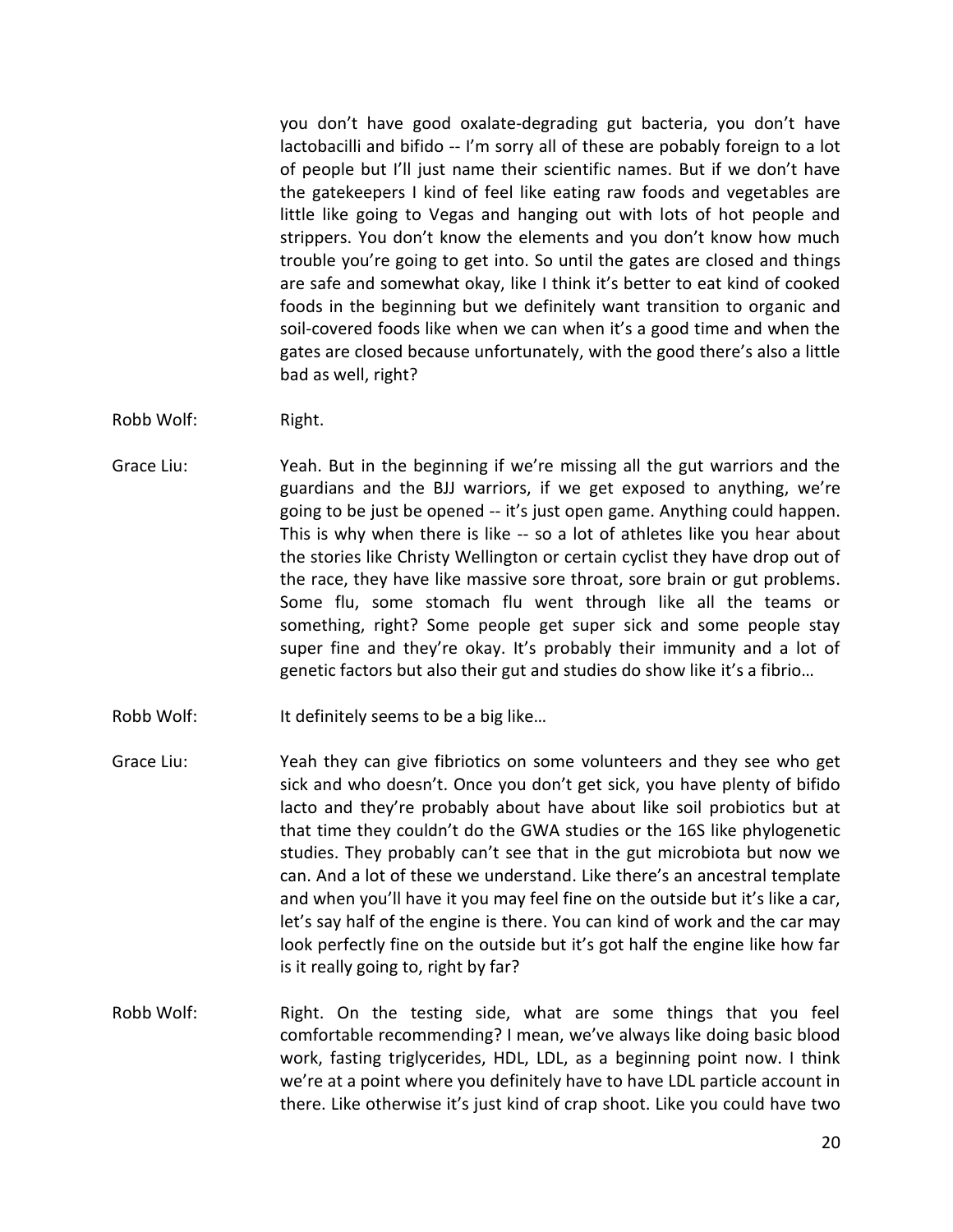different flavors in this accord and some without the LDL particle count, we really don't know what's going on with that. What else is reasonable even if maybe we don't have the full data on this yet like is it reasonable to be doing a uBiome or something like that so that people just have a baseline? What are the baseline things that aren't going to break the bank but are reasonable to throw in the mix?

Grace Liu: For me, okay, I kind of feel like a professional housekeeper but I'm more actually like a portfolio manager like if you're looking, talking about finances. A lot of people can think they can do their own portfolio management but they may not really know what's going on and they may not really know the market. I mean a lot of people can order these and I do offer like the uBiome consult or it's a 30-minute-counsult and I can help people look at what's going on in there and give them some ideas and things.

**[0:50:17]**

I think it's fun to order it. As the testing gets better and when new products come out like hopefully I'm hoping to launch something later. But giving algorithms and helping people to understand what is healthy and good and what is not and how to get there. I think that will be elevated in the next year or two with all these like fantastic things coming up.

Right now, I think it's kind of hard. Like I look at the uBiome dashboard and, oh my god, like it totally sucks. It doesn't tell you anything and it just makes people more and more confused I believe. But I think they're fun. I think they're really great to get the conversation going. I sell all the kits, the Genova kit, the urine kits from both Genova and Great Plains and there are a lot of great interpretative guides. They're on my website. People, you can just read it and you can kind of diagnose certain things on your own. If you had a Tesla car, Robb, if you have your manual, you kind of can figure out a lot of things. If certail lights go up right or certain warnings go on or certain things, right? But is there something more intense going on, I think it's always great to meet with someone who understands a lot of the gut microbiota studies and how it impacts our organic acids and our physiology and function.

Hopefully, the Gut Institute and some of my colleagues and I, we're going to do more training on how this relates with Nutrigenomics later in the winter and part of the next year. But for now, I think it gets -- it's great to start because people are really wondering, what is good? How do they feel and then how does it relate to uBiome? I have a couple of cases on my website on thegutinstitute.com like Eli Markstrom. He's an amazing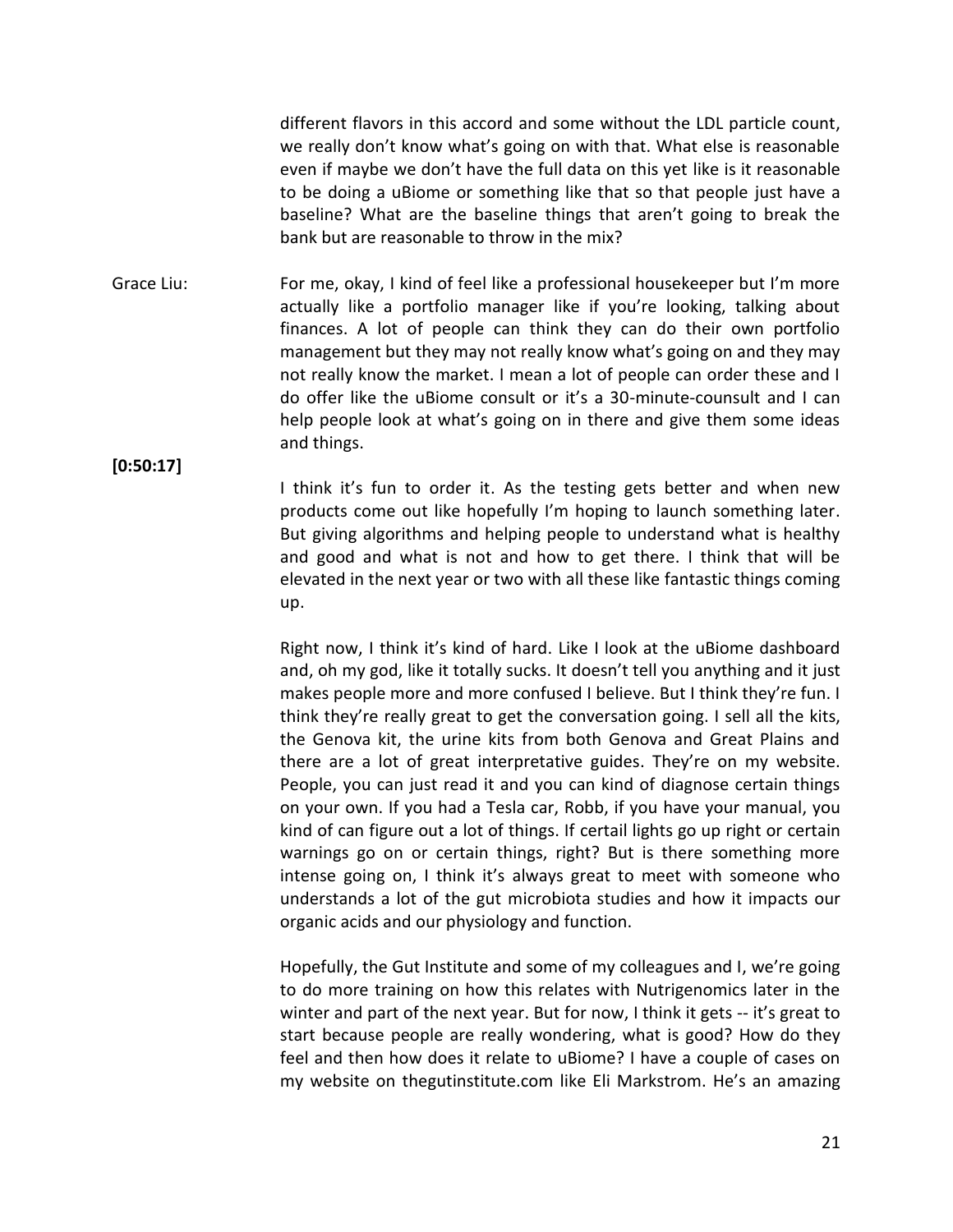Spartan athlete. I don't know if you've heard his podcast Robb? But I have a post up on my website about Eli.

Oh Robb are you there? And…

Robb Wolf: Oh sorry, sorry. There was a guy  $-$  so I'm doing the podcast not from home like I usually do because we're homeless while we're doing our remodel. I'm actually in my office downtown and the leaf blower guy just started walking by so I ended up muting it for a couple of seconds there.

> So yeah, I've listened to the podcast with Eli about four times and it was super interesting what he described where he was more than a long pretty well on a ketogenic diet but he just felt like he had this governor. Like he didn't have the low gear and what was interesting to me is that he is -- I think he was running about 30% carbohydrate which for my total energy need is only about 150 grams a day. So we're not talking about like 800 grams of carbs for me or something but when I hang in that range, it seems to be pretty good balance between having decent cognition and good performance. I still think I've got some gut issues that I need to figure out but like he said that when he made that tweak and he started doing the bionic fiber and then your probiotic blend that it was just like night and day difference on his performance, recovery and whatnot.

Grace Liu: Oh yeah he was from like, he was raised like he used superhot 10% body fat. He went to 7.4 or something insane and he had this weird knee pain. It totally went away. His sleep became perfect. What's really what's profound is that people have signs that their gut is not doing well. He had lot of loose stools. Every time he did bulk of coffee, he got loose stools. He had to run to the toilet. I mean that's not normal. Anything you eat, it should be okay and your body and your gut flora should be able to break it down essentially. But after he did prebiotics and the bionic fiber and probiotics and actually a set of a weeding then he was good to go.

> He was like a solid gold and then he got invited to the Elite Spartan races like you have to actually apply and he was accepted to that so his performance just went out the roof in addition to the body fat going down which he's really pleased. That wasn't his goal at all but that improved and also his brain became better. He had all these weird cravings like for sugar and food that all went away within a few weeks and his acne improved.

> He did go dairy free like pure Paleo more dairy free and gluten free and he cut out dairy and then with the protocol his skin totally improved. No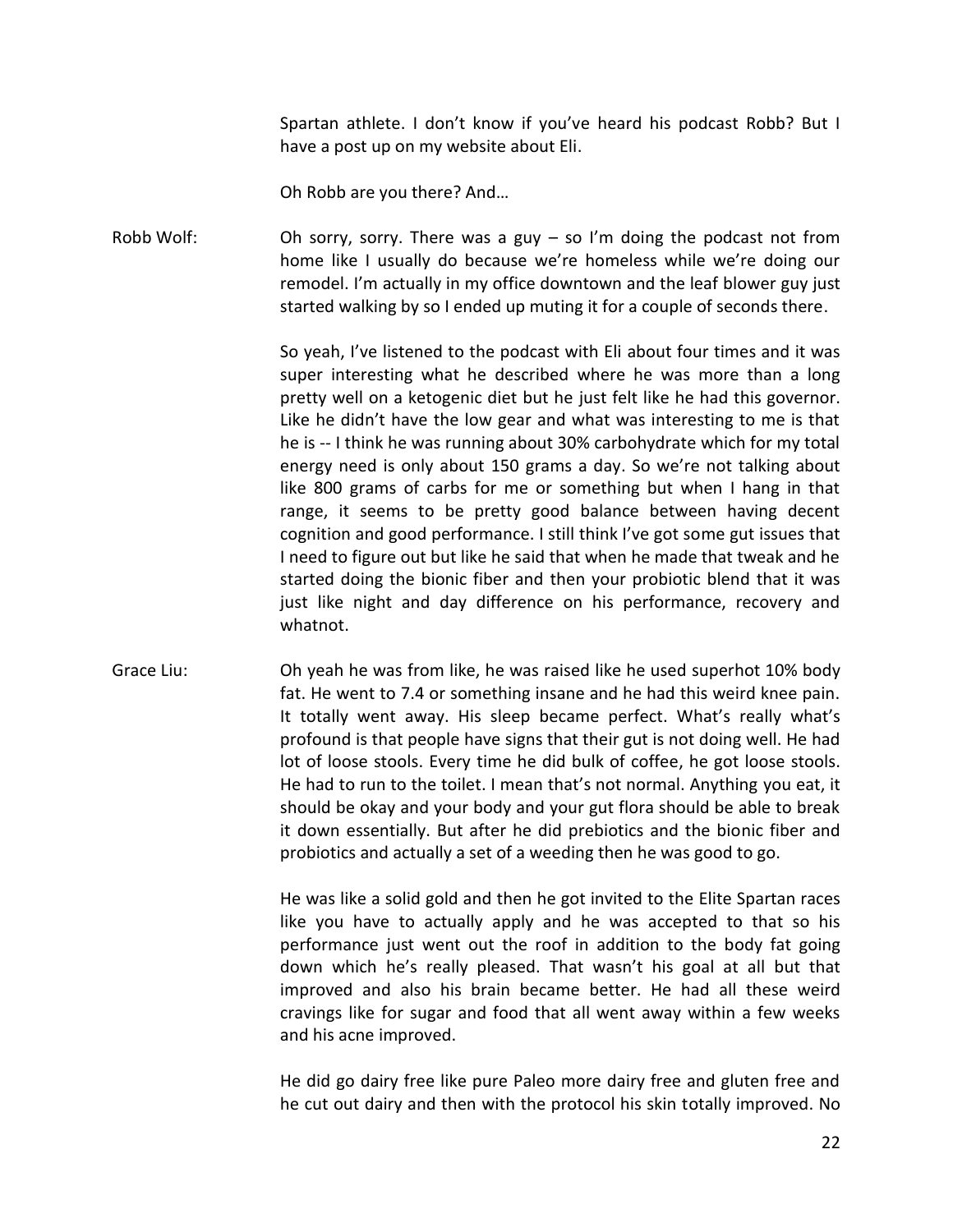more eruptions and really improved and that's what a lot of people tell me. Their optimism gets even better. Their mood gets even better and then if they have skin -- residual skin issues, those should get better as well. So he had a weeding protocol and some people like to do them but it should be done carefully I think. Make sure you don't lose the good flora and do testing to verify that and then choosing ultrapotent or a wide range of probiotics that you can tolerate.

**[0:55:09]**

Some people can't tolerate histamines and a lot of the probiotics on the market are histamine producers so they don't feel so hot on it. Now, I finally made my own because I couldn't find it on the market but it's a completely histamine-free ultraprobiotic and they are the strains that mimic mother's milk. Healthy moms and babies they have plenty of these. They're in their gut. They're in the milk because our milk is not sterile either. It comes from our -- mom makes -- as the flora from the gut. They come up through the lymph circulation from the gut all the way up and then into the mastoid tissues and into the lymph then it goes straight into the milk so it can feed the baby, the legacy from mom to the next generation.

- Robb Wolf: Right.
- Grace Liu: Yeah and then healthy babies don't have these strains. They don't have bifido longum. They have weird other strains. A lot of E. coli, a lot of strep and so celiac babies are the same thing, they have E. coli, strep and they have starch eating bifido but they don't have the mucin eating bifido longum. That's why we really didn't like about potato starch either because if people did have B. longum, bifido longum it would go down on potato starch. There's no way it could resurrect. They would lose it. They would lose all the other mucosal BJJ stars with potato starch and like it was just awful like that it all go down.

And there's one dude, oh my god and he kept bugging me like Richard Sprague. I like him. He's so good at testing but he wouldn't see how like certain strains are good or bad. He would all these flora, it was clostridium on potato starch like clostridium botulinum and then all - he'd lose all the good ones, akkermansia and bifido longum, they'd all like to disappear. He actually had them. So a lot of people don't even have this in the gut and he actually had them because he's relatively healthy and then he wouldn't check any other markers. I'm like, "You have to look at your body fat." He wouldn't measure his waist size. He wouldn't look at A1C. He wouldn't look at his lipid results, liver function tests and I'm, "Well do you really don't know what's going on?" and it's like,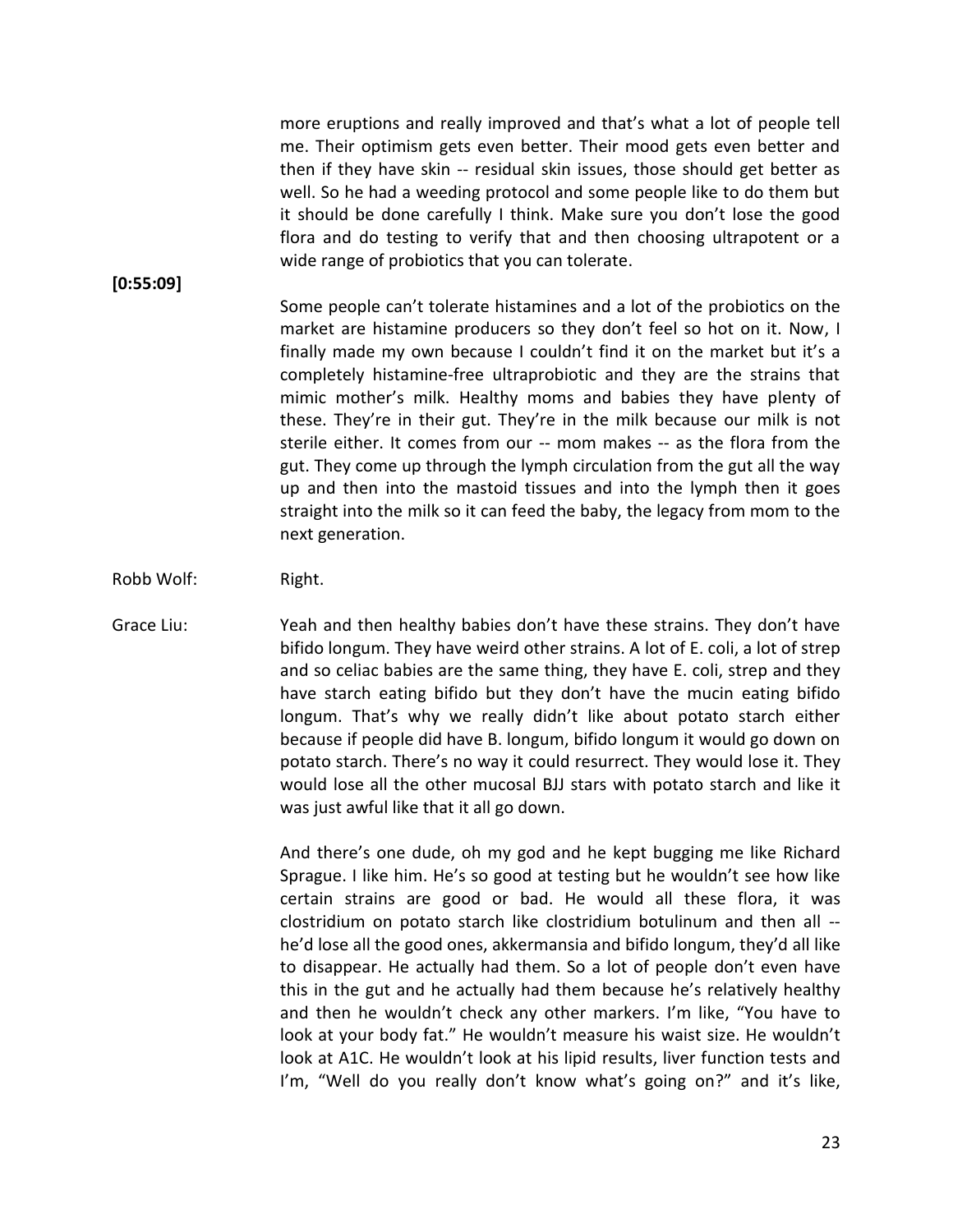"You're here to check and to see your engines working and you're looking at you're looking at your brake fluid." I'm like, what the fuck.

Robb Wolf: Right.

Grace Liu: Okay. So the problem with the gut testing is people just aren't correlating physiology, body fat, performance, brain function with the microbes there and you can now. There's like the Israeli study with the customized GI index and Gut Microbiota, the improvements in blood sugars. What a profound study. That cell study is just a game changer and it's everything that we're immune kind of, that the microbiota can do a lot of things for us.

- Robb Wolf: It definitely answered a lot of the, one, it answered the, is there a one size fits all dietary approach? No, so that it kind of answer that and then it definitely cleared up some of the things that we would see clinically. Like just even though and I'm like the Paleo guy, I've looked at the food humus and I'm like dude you would need to be a private detective to find an insulin response from humus. This ended up being one of the foods in the study which about 50% of the people were favorable of responders and 50% were really unfavorable. The unfavorable people tended to already be dyslipidemic, insulin resistant and tended to have a profile of what we would characterize as pathogenic gut microbiota. So there was something about the fermentable carbohydrates and that that were not really doing those folks specifically any favor. So that was pretty was pretty fascinating.
- Grace Liu: Right. Yeah. Yeah, they probably have more yeast and E. coli and strep and all those, like raw starch eaters as well as starch eaters.
- Robb Wolf: That's a whole interesting thing too. All of the stuff is still currently only looking at bacteria and nobody is looking at yeast yet.
- Grace Liu: Iknow.
- Robb Wolf: So as we get it so would it be -- so we got the microbiome and then the fungi biome I guess…

Grace Liu: It might yeah. Myco.

- Robb Wolf: Yeah or mycobiome I guess it's where it would be at mycobiome.
- Grace Liu: Yeah, awesome like obesity gut microbio study, they compared healthy controls and OB subjects microbiota -- the microbiome. And they actually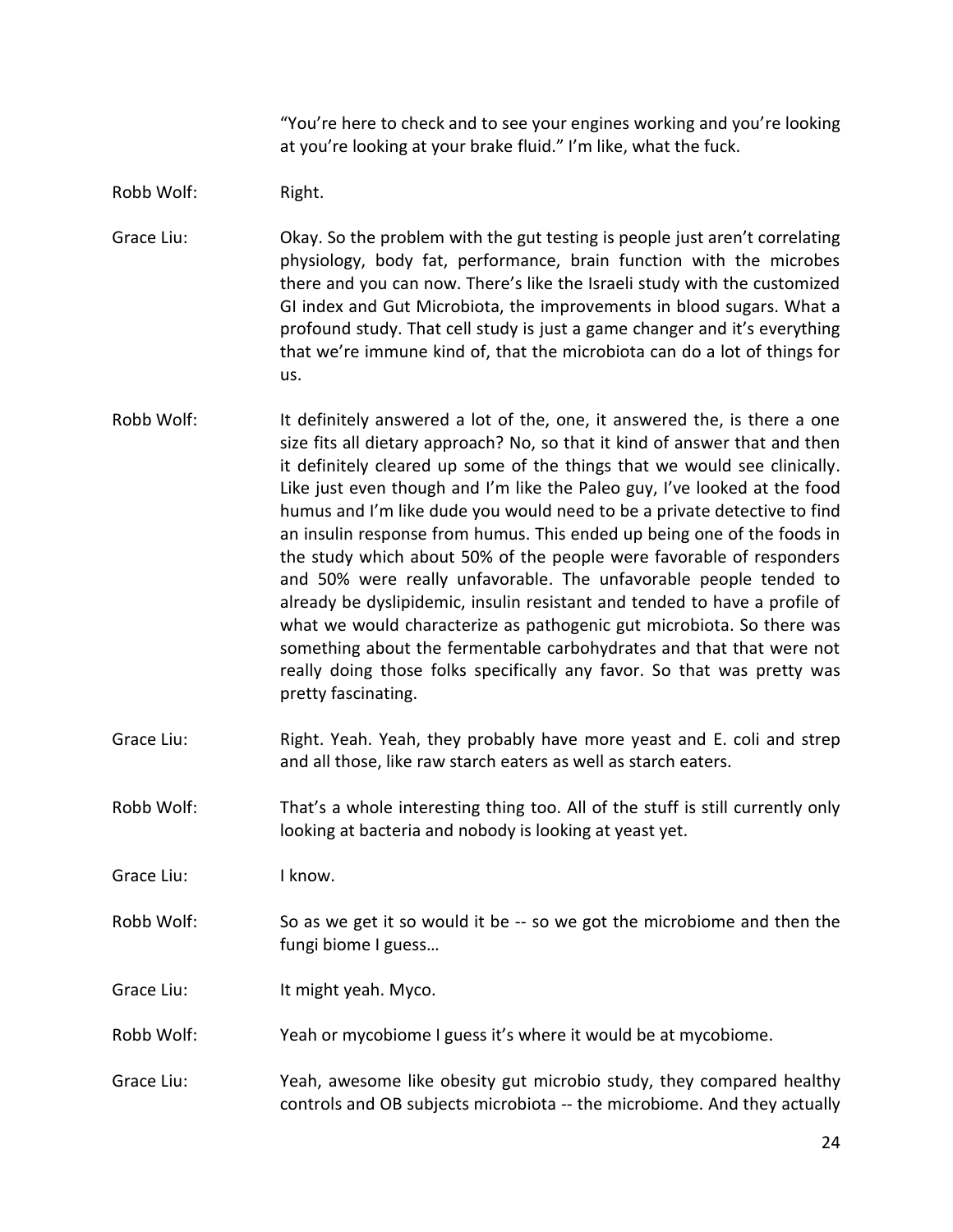have equal numbers of fungi but the OBs ones had way more candida and way more nasty like yeast and inflammation- inducing fungi versus the healthy controls.

- Robb Wolf: Interesting.
- Grace Liu: Yeah so it's quality over the quantity now.
- Robb Wolf: Interesting. Well Grace, we could go on for days and days and days. Let's wrap this here and then let's circle back when your book is about ready to be released. I'll check back in with you on that and then in the interim where can folks track you down on the interwebs?
- Grace Liu: I am on the interwebs. I'm a little like slower on the website. You can find me on Twitter. I like to post all my favorite studies over there and if you want to contact our office, the contact information on my website, thegutinstitute.com and we're also on Facebook at the Gut Institute. Thank you so much for having me on.
- Robb Wolf: Oh, it was awesome having you on.
- Grace Liu: Talk more to you later.
- Robb Wolf: You -- well I will say that on the King of Poo apparently you're the queen of Poo so we'll rule the Poo kingdom. So awesome Grace. Well it was great connecting with you and I'm looking forward to seeing you. Are you going to be at the Paleo FX?
- Grace Liu: I sure am, I will and Ancestral, AHS.
- Robb Wolf: I should be at AHS as well.
- Grace Liu: Awesome, cool.
- Robb Wolf: Okay. Well we'll do some barbecue and hang out.
- Grace Liu: That sounds great.
- Robb Wolf: Okay Grace, I'll talk to you soon
- Grace Liu: Great thank you Robb.
- Robb Wolf: Okay bye.